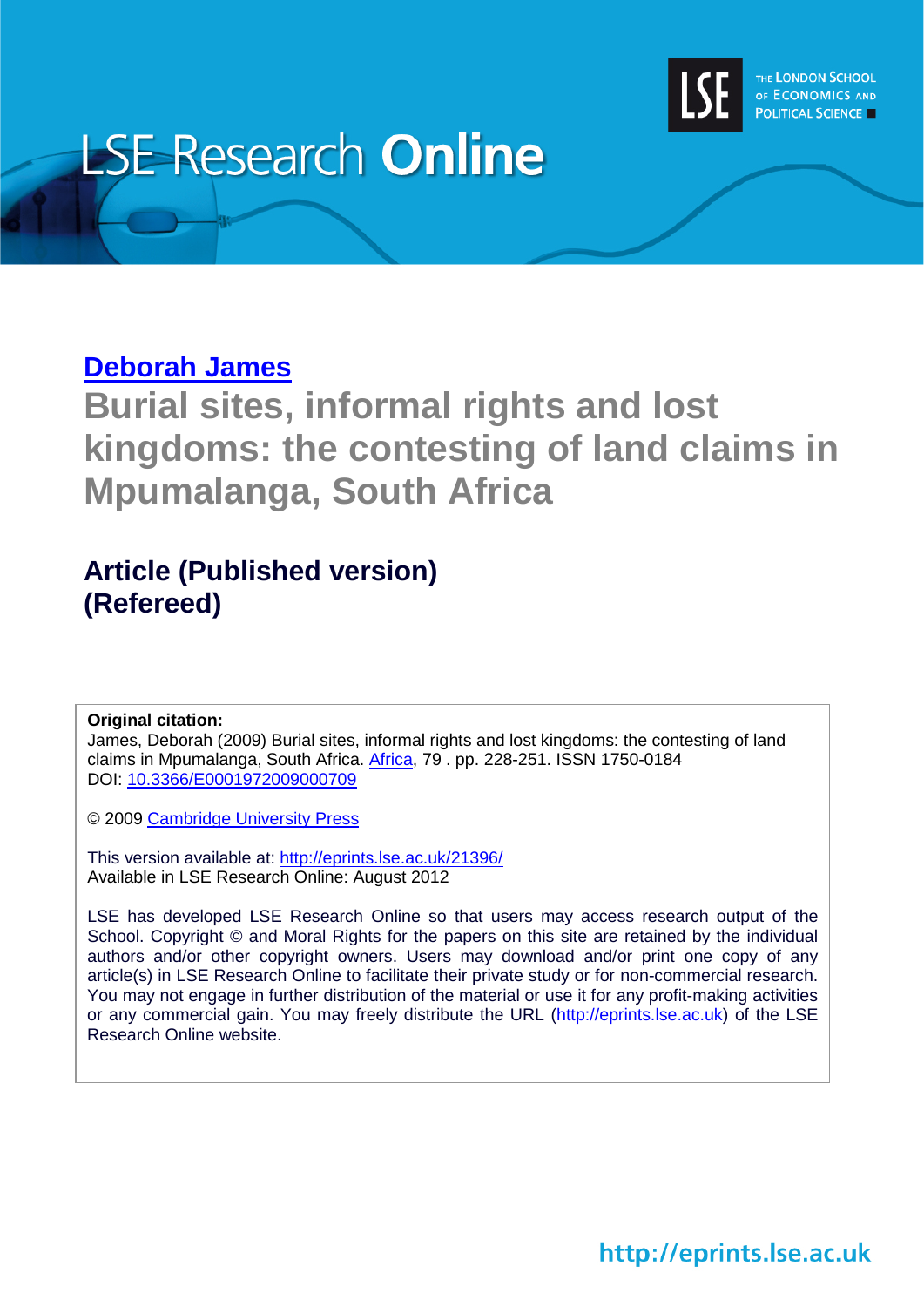## BURIAL SITES, INFORMAL RIGHTS AND LOST KINGDOMS: CONTESTING LAND CLAIMS IN MPUMALANGA, SOUTH AFRICA

### *Deborah James*

In the tumultuous early 1990s, the social order in many national settings looked set to change completely. Such changes were forwardlooking but were premised on the restoration of past property regimes. They prompted millennial expectations which were nurtured by an intense interest in the past and a promise of former lives to be regained. In South Africa, politicians standing for office in the first democratic elections of 1994 pledged the return of the land from which many country-dwellers had been alienated during the Apartheid period and under earlier colonial regimes. Getting 'land back' was one of the things 'we voted for'. What was at stake in the public imagination was nothing less than the complete redrawing of the map of South Africa. Some people, who had once owned farms but had them confiscated, now imagined their lands reinstated; others had once lived on whiteowned farms as tenants and now imagined themselves moving back to supplant the farmers who had long ago evicted them. More ambitiously, members of new regional elites with links to hereditary chiefs imagined themselves reclaiming entire lost empires. Some spoke with enthusiasm of the abundant herds they planned to keep and the gardens and fields they would cultivate on apparently barren ground. Others described the shopping centres and casinos they envisaged as springing up on rocky hillsides.

But this simple image of restorative justice, premised on ideas of racialized dispossession, was misleading. The mechanisms of land access, the precise way in which property ought to be held, and most importantly the overarching question 'whose land?' (Murray 1992) have been matters of intense dispute. This is hardly surprising given the complexities and social divisions – *besides* those of race – which characterize South African society. Where the highest-profile episodes of land dispossession were the 'black spot' evictions in which former title holders were violently relocated at a single, relatively recent, moment in time, those episodes least visible to the media involved tenants (so-called 'squatters') losing their rights over the course of many decades. The promise of restored property, raising expectations in both these sectors, generated tension and division.

DEBORAH JAMES is Reader in Anthropology at the London School of Economics. Her research interests, focused on South Africa, include migration, ethnomusicology, ethnicity, property relations and the politics of land reform. She is author of *Songs of the Women Migrants: performance and identity in South Africa* (Edinburgh: Edinburgh University Press, 1999) and *Gaining Ground?* '*Rights*' *and* '*property*' *in South African land reform* (London: Routledge, 2007).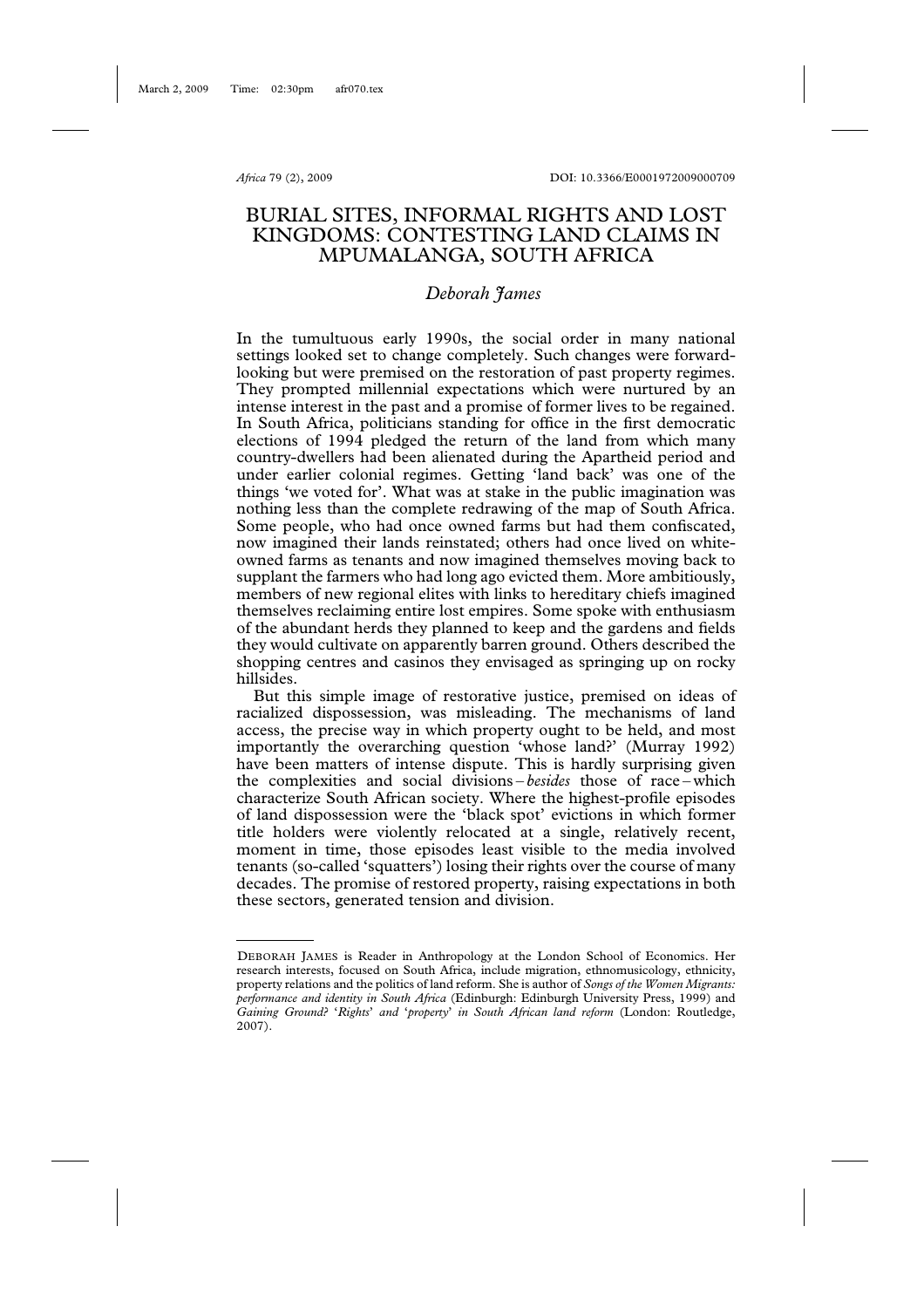In the process of such disputes, cosmopolitan and localist discourses – modes of political action as well as 'cultural styles' (Ferguson 1999) – came into play. The former were mostly deployed by members of the emergent political elite (many from the former titleholder class) and the latter by poorer migrant/country-dwellers (many from the tenantry). But to presume a simple equivalence between style and class/social group would be to overlook the processes through which political expectations come to be enunciated and to take root and flourish, even within settings where they did not originate. It would also be to ignore how far political elites' search for legitimacy leads them to phrase cosmopolitan aspirations in localist terms.

Some among the emerging political elite-such as politicians in the process of electioneering – have generated an intense interest in localist repertoires relating to the land and to 'getting the land back'. But such discourses have spread through the ranks of the civil service and are particularly prevalent amongst those who were appointed to positions in the new Land Claims Commission.<sup>1</sup> There are two routes through which these office holders have acquired their own interest in localist discourses on land. First, they have been entrusted with the duty to ascertain precisely who is entitled to acquire land under the new dispensation and, in the process, to 'verify' the rights of such people through a series of procedures which combine evocative explorations of originary cultural landscapes with stifling bureaucratese. Second, many of them are drawn from the ranks of those who aspire, themselves, to get land back. They thus operate from the standpoint both of mediators between the state and other beneficiaries of the process, and of direct beneficiaries of the process themselves. The intersection here between cosmopolitan and localist discourses is thus not simply an encounter between opposed cultural styles associated with divergent class backgrounds (Ferguson 1999). It is a set of interpretations converging on the key trope – or texts – of land.

The article focuses on that aspect of South Africa's restitution programme which aims to include claims based on 'informal rights' alongside those based on the holding of formal title. It uses case studies of a number of claims in Mpumalanga Province, detailing the interaction of Land Claims Commission officers with the intended beneficiaries whose claims for restitution they are responsible for following through. Elites, in their intense and not entirely disinterested interactions with ordinary claimants, have engendered a new awareness of land restoration amongst such claimants.

#### LAND REFORM IN SOUTH AFRICA: A THUMBNAIL SKETCH

Land reform is seen as being of crucial importance in South Africa. Awareness of its implications has been highlighted by the Zimbabwean land invasions and the escalation, in South Africa, of savage attacks

<sup>&</sup>lt;sup>1</sup> Also known as the Commission on Restitution of Land Rights.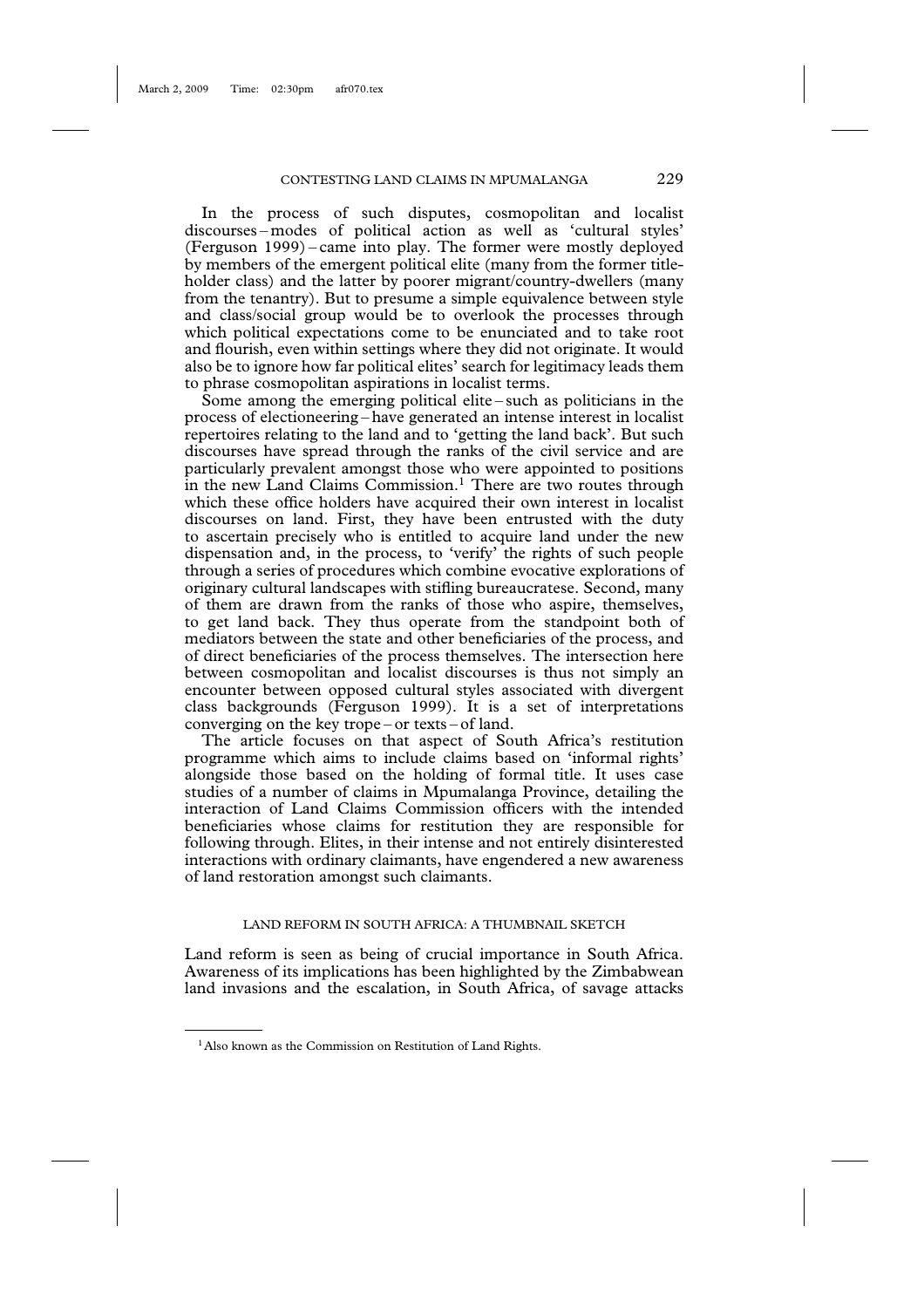on and murders of white farmers, the vigilantism practised by white farmers against African farm-dwellers, and the recent rise of the Landless People's Movement (LPM) with its links to organizations such as Brazil's MST.<sup>2</sup> The ANC is aware that the outcomes of land reform could have a significant impact on the party's credibility, effectiveness and future support; that it could either exacerbate racial tensions, or, handled carefully, defuse these to establish new and fruitful partnerships.

What gave land its significance as a symbol of citizenship over the course of the twentieth century was the gradual, but ultimately systematic, exclusion of Africans from the right to own it. Mamdani's influential account, according to which a system of customary land tenure in separate 'ethnic' territories made rural Africans politically dependent upon chiefs (1996: 21–2; see also Ashforth 1990: 158), fails to acknowledge the uneven and disputed character of African land occupation over the course of the nineteenth and twentieth centuries (Delius and Cope 2007; Mulaudzi and Schirmer 2007: 353–4), and thus overemphasizes the monolithic character of Apartheid's project. But it is nonetheless accurate to say that, overall, the Apartheid state both created an inexorably divided sense of territory and in the process denied citizenship or assigned it on a second-class basis. Undoing Apartheid thus required that a unity of territory and government be created where previously there had been division.

Since space and territory had been of key importance in Apartheid's plans, resistance to the implementation of these plans was likewise spatial and territorial in character (Bozzoli 2004). Land and rights became indissolubly connected in the public mind, partly because of clashes – increasingly fierce towards the end of the 1980s – between the state and the people whose property, land and citizenship rights it was undermining (Delius 1996; Seekings 2000; van Kessel 2000). The drafters of South Africa's new constitution, seeing land as central in defining the rights that had formerly been denied, proposed to restore land rights – and with them the sovereignty and full citizenship of the African population (Ramutsindela 1998).

While LPM members and some politicians signalled support for the 'fast-track' approach of Zimbabwe, the South African government was determined to structure and organize land transfer, carefully designing policies and laws to achieve the ambitious target of transferring 30 per cent of farm land across the racial frontier.<sup>3</sup> Rather than expropriation, the 'market' was proposed as a means to acquire such land, which – with the mediation of state officials – would be bought

 $2$ Movimento dos Trabalhadores Rurais sem Terra. Although the LPM has been extremely vociferous, the size of its membership base and the nature of its links to this base have been called into question (James 2007).

<sup>&</sup>lt;sup>3</sup> Similar strategies had, in fact, been pursued in Zimbabwe in the 1980s (Hoogeveen and Kinsey 2001; Kinsey 1999). Their lack of success was due not only to matters of livelihood but also to the emergence of a political context which lent itself to land-based patronage rather than to other more democratic alternatives.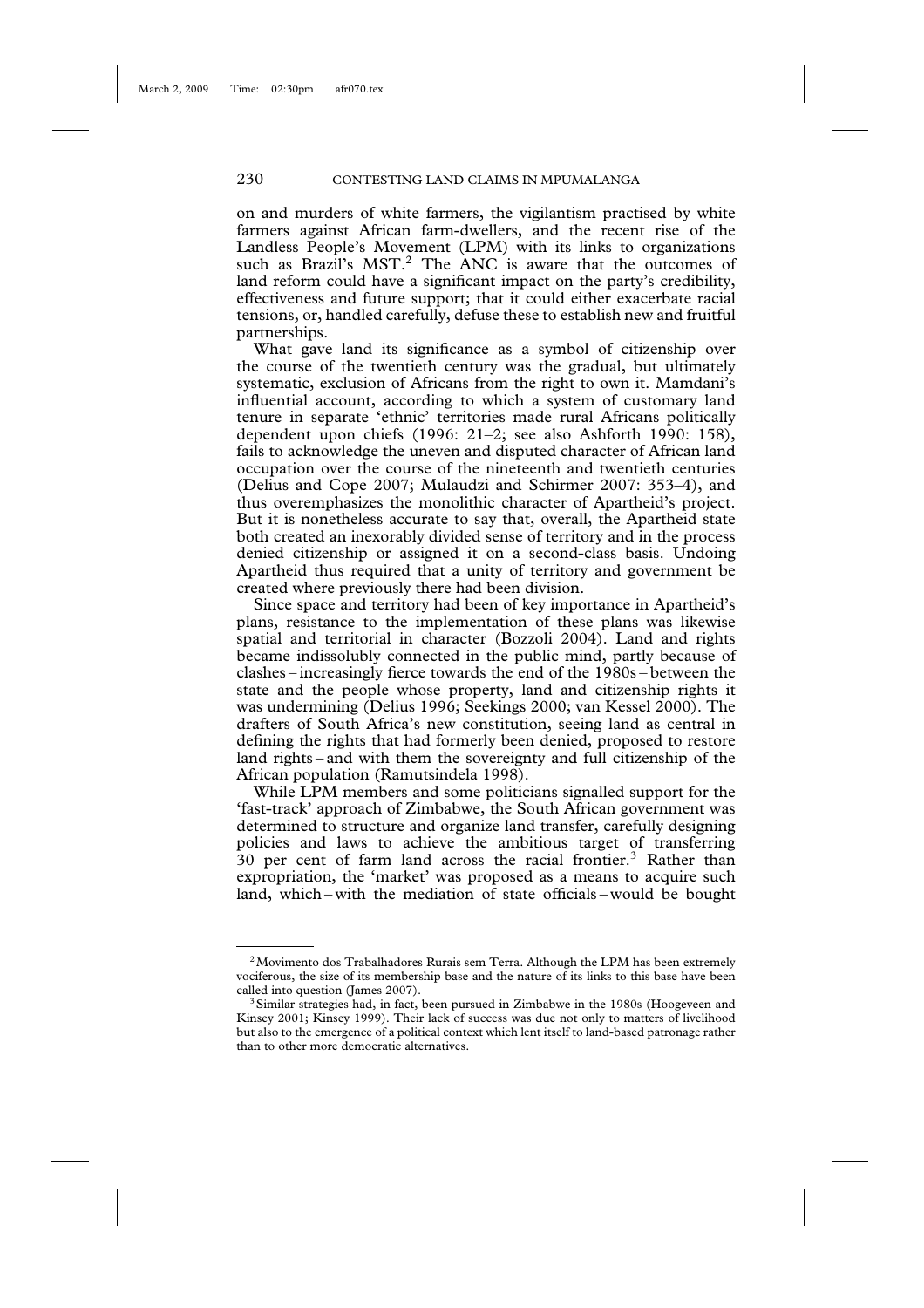from 'willing sellers' by 'willing buyers'. This approach generated much criticism (Hall and Williams 2003).

Several branches of the programme were designed: restitution, redistribution and tenure reform. The ANC's 'political demand for land' (Dolny 2001: 100) arose from the experience of titled landowners, the group from which much of the emerging African political elite was drawn and which had lost much of its property in 'black spot' forced removals. Restitution based primarily on past entitlement and rights was thus bound to be the guiding principle of South African land reform, and the Restitution Act of 1994 was controversially phrased so as to render more far-reaching (or more vaguely defined) claims, or those which dated from before 1913, illegitimate. The inclusion of 'informal rights' as a basis for restitution was, however, intended to enable at least some of these claims dating from an earlier period to be included. But those Africans who had never had secure – or any – claims on landed property would not be excluded. The policy arm known as redistribution would enable them to group together and purchase farms with the aid of a government grant. Finally, the rights of those residing on land but depending on others for their occupation of it – those continuing to live on white farms, or under chiefs in the homelands – would be assured through tenure reform.

This subdivision of the programme acknowledged the differentiated nature of 'the landless'. Some intended beneficiaries were former title holders while others – including the holders of so-called informal rights – belonged to the tenantry (often termed 'squatters'). Both were left landless in the Apartheid era, but the latter, who had never enjoyed property rights even before it, have gradually come to be seen in the advocacy literature as more deserving of the benefits of land reform than the former. But the neat subdivisions of the programme neither forestalled ideological conflicts between those charged with, or benefiting from, different subdivisions of the programme, nor prevented slippage between these two categories. Their blurring was to the advantage both of aspirant farmers with no former land rights who attempted to prove spurious connections to it through restitution, and of people with a genuine sense of entitlement who, recognizing the difficulties of proof, attempted to benefit from redistribution instead.

Attempted differentiations – and blurrings – have been in evidence amongst policy makers too. The initial importance of a language of rights owed much to human rights lawyers (Abel 1995). But an increasingly predominant line of argument, adopted by the government after the second democratic elections in 1999, foregrounded the economic benefits from securely owning property and using it productively. The two approaches were merged in the early years of the land reform programme, which employed many lawyers and NGO officers. The subsequent shift towards more explicitly liberal economic policies has decoupled the rights-based approach from the propertybased/economic one, favouring the latter. Attempts to promote a land-owning, entrepreneurial African farming constituency have thus eclipsed the previous emphasis on the rights and welfare of the rural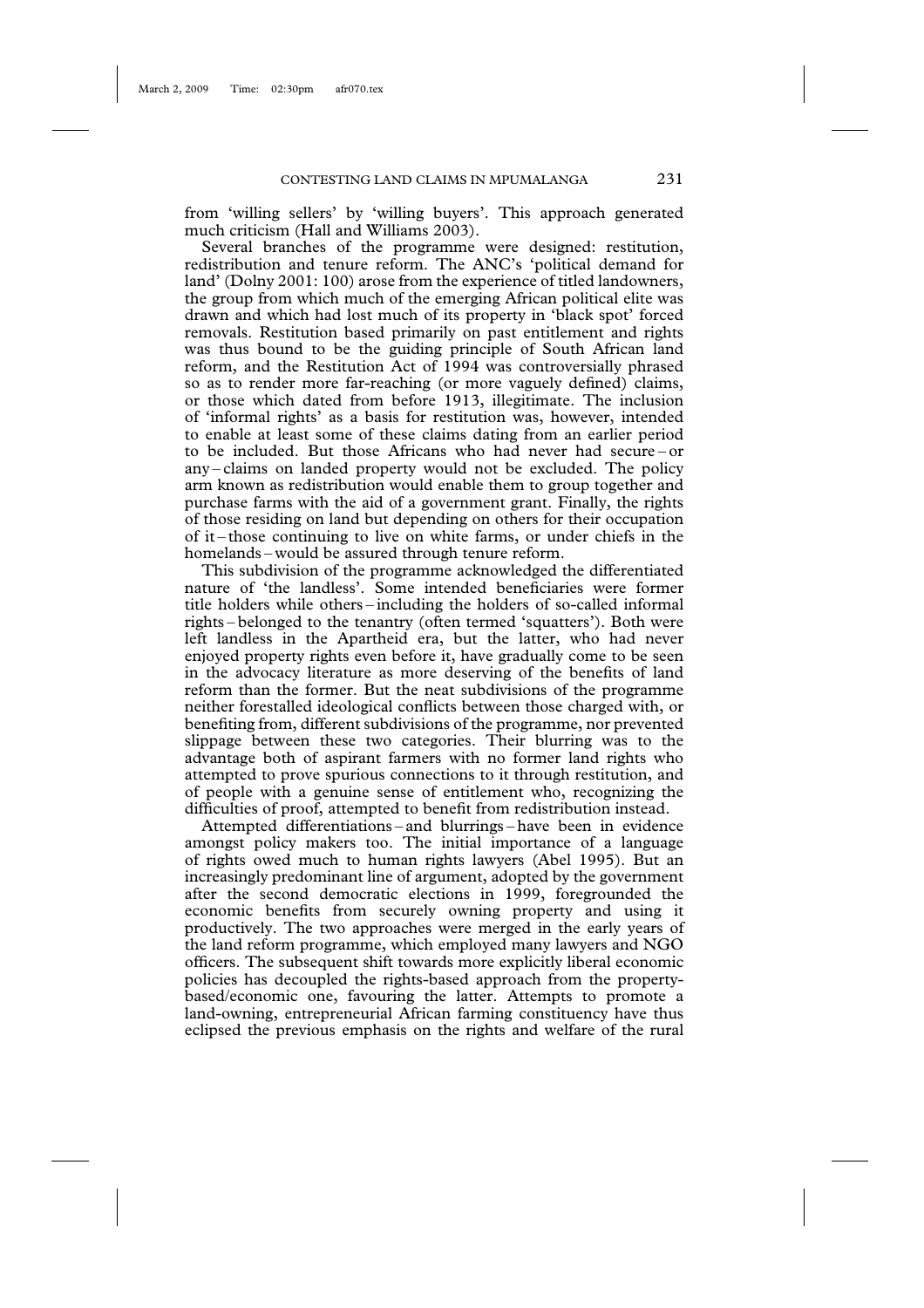| Category                                            | <b>Date</b> | Act                                                                        | <b>Intention</b>                                                                                                                                                                                                                                                                                        |
|-----------------------------------------------------|-------------|----------------------------------------------------------------------------|---------------------------------------------------------------------------------------------------------------------------------------------------------------------------------------------------------------------------------------------------------------------------------------------------------|
| Restitution                                         | 1994        | <b>Restitution of</b><br><b>Land Rights</b><br>Act                         | To provide for the restitution of<br>rights in land to persons or<br>communities dispossessed of such<br>rights after 19 June 1913 as a<br>result of past racially discriminatory<br>laws or practices. To establish a<br>Commission on Restitution of Land<br>Rights (CRLR) and a Land Claims<br>Court |
| Restitution/<br>Redistribution/<br>Tenure<br>Reform | 1996        | Communal<br>Property<br><b>Associations</b><br>(CPA) Act                   | To enable groups to acquire, hold<br>and manage property as agreed by<br>members and using a written<br>constitution                                                                                                                                                                                    |
| Tenure<br>Reform                                    | 1996        | <b>Land Reform</b><br>(Labour<br><b>Tenants) Act</b>                       | To safeguard the rights of labour<br>tenants who had been<br>remunerated for labour primarily by<br>the right to occupy and use land                                                                                                                                                                    |
|                                                     | 1996        | Interim<br>Protection of<br>Informal Land<br><b>Rights Act</b><br>(IPILRA) | To protect people with informal<br>rights and interests from eviction in<br>the short term, pending more<br>comprehensive tenure legislation<br>(i.e. CLRA)                                                                                                                                             |
|                                                     | 1997        | <b>Extension of</b><br>Security of<br><b>Tenure Act</b><br>(ESTA)          | To give farm occupants rights of<br>occupation on private land.<br>Establishes steps to be taken<br>before eviction of such people can<br>occur                                                                                                                                                         |
|                                                     | 2004        | Communal<br>Land Rights<br>Act (CLRA)                                      | To provide for legal security of<br>tenure by transferring communal<br>land to communities and provide<br>for its democratic administration by<br>them                                                                                                                                                  |

FIGURE 1 South African land reform legislation (Source: /www.info. gov.za/gazette/acts); Adams 2000)

poor (Cousins 2000; Hall and Williams 2003). With this altered direction many former land activists left state employment to rejoin the NGO sector, attempting thus to pursue the more egalitarian vision of the programme's priorities.

Throughout all these changes, it remains the case that landed property and citizenship in South Africa are integrally linked. And notwithstanding these shifts of national policy, in regional settings the striving to regain land remains key. Although land is increasingly unlikely to form a substantial basis for any kind of economic livelihood (James 2007), it continues to symbolize citizenship as well as being seen as a material outcome, intended if not yet achieved, of citizens' exercise of their democratic rights. But the exact mechanism of land access, and hence the precise way in which property is held, is disputed.

#### FROM PAST TO PRESENT: LAND OCCUPANCY AND DISPOSSESSION

During the Christmas vacation of 2001/2, the South African newspapers reported a shocking event, which brought a formerly unknown family to prominence and led to their almost daily mention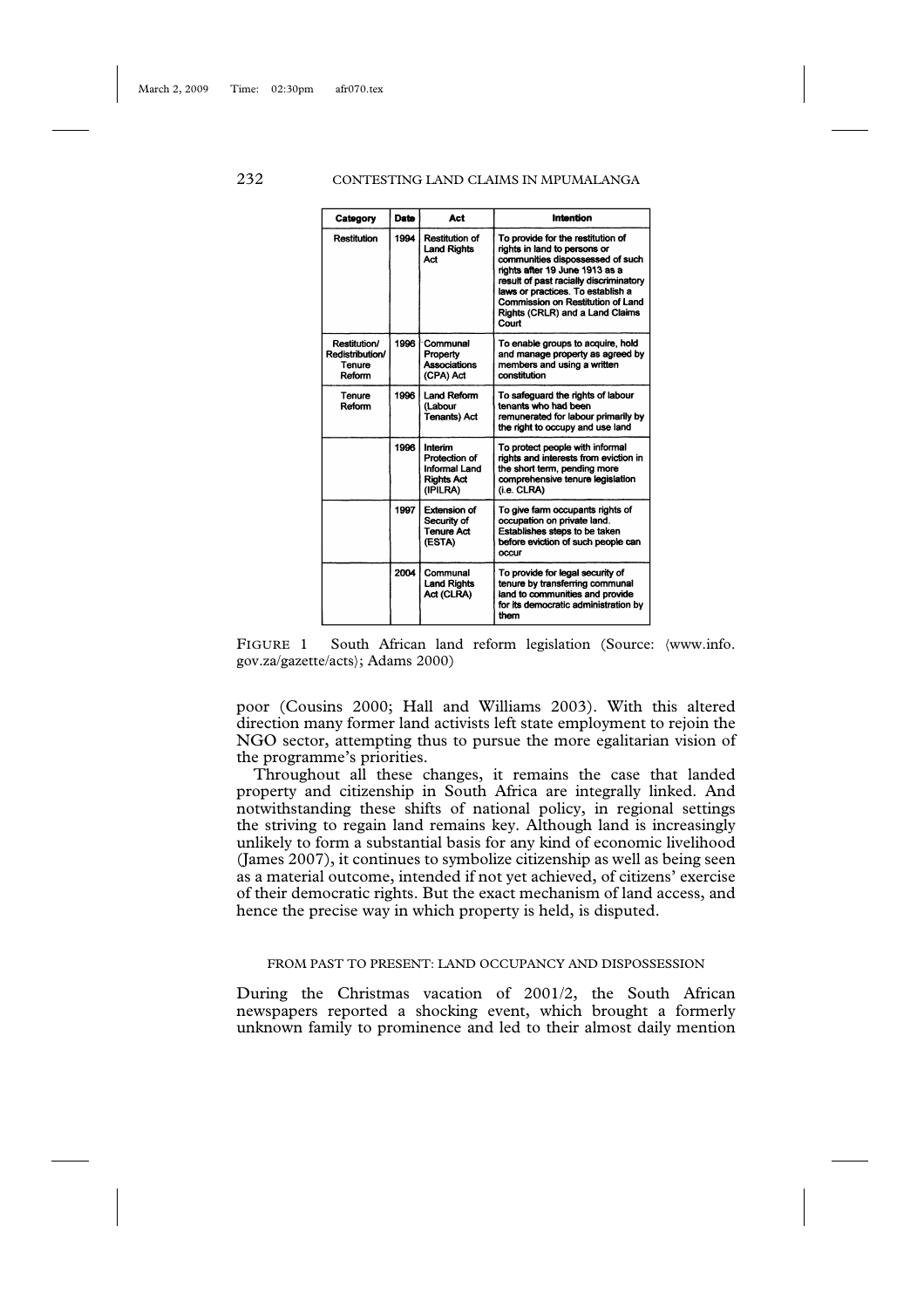on the radio. The reports highlighted both how restitution based on informal rights had sharpened expectations of land reform and also how the accompanying expectations were being thwarted by bureaucratic delays. An open truck carrying about fifty members of the Chego and related families had been on its way from their present place of residence – in the former Lebowa homeland (now Limpopo Province) at Magukubyane (Figure 2: 9) – back to gravesites at their original home around Tigerhoek (Figure 2: C) to undertake an ancestral ritual. The truck overturned on a steep mountain pass, causing forty-three fatalities. In the furore which followed, the claimants' misfortunes came to symbolize broader problems. The accident became the focus of a radio advertisement promoting road safety, but it also pushed the family's ever-sharpening dissatisfaction about its unresolved land claim into the public gaze, making theirs an emblem of similar frustrations nationwide. One of the provincial Land Claims Commissioners, speaking at the funeral, rashly asserted that the Chegos' claim would be 'fast-tracked' and implied that other, similar claims would likewise be speedily settled.

The processes of land dispossession underpinning claims such as these (in the area of Mpumalanga Province, shown in the enlarged square in Figure 2) had been under way for more than half a century. These, although gradual and almost inexorable for many families, had allowed some choice and flexibility for others. It was because of the uneven character of this land dispossession that families like the Chegos continued to have some members living on farms in so-called 'white' South Africa while others had left to live in the former homelands. Hence the long journeys undertaken to visit burial sites – and hence the accident.

The grandparents and great-grandparents of the present Chego claimants had lived a semi-nomadic existence, cultivating and herding cattle, on the lands on either side of the river they called Tubatse in the area known by the same name. In the wake of Boer and British conquests in the nineteenth century, lands to the south of the river, termed Steelpoort by the Boer settlers, were surveyed, fenced, named – Buffelskloof, Luiperdshoek, Standdrift, Tigerhoek, Groothoek (around C in Figure 2) – and allocated to white settler/farmers (Delius and Cope 2007: 142). Despite considerable interruptions to the process of land alienation and the development of settler agriculture during the South African War (1899–1902), definitively racialized patterns of land use were established when government commissions proceeded to designate the river as the boundary between white South Africa and the 'native reserve' (Schirmer 2007: 295; Mulaudzi and Schirmer 2007: 356). The African occupants of the land were pressed into various forms of labour tenancy or, if they paid rent, inaccurately termed 'squatters'. These occupants, coming to rely increasingly on migratory wages alongside cultivation, strove to balance the labour requirements of farm owners against those of their employers in the cities (*ibid*.: 361–2). Some families, unable to reconcile these demands, experienced increasing displacement as the twentieth century wore on.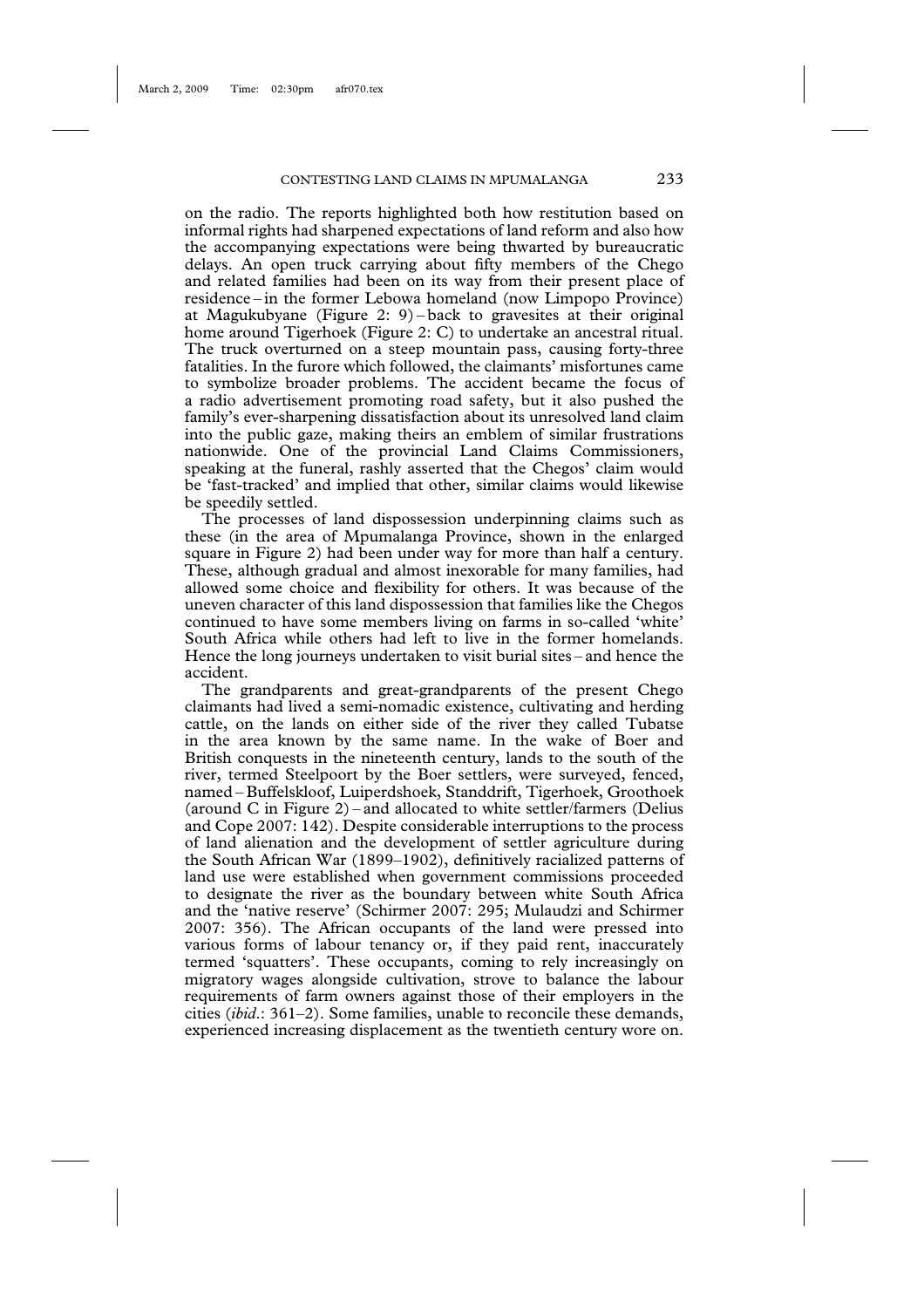

FIGURE 2 Map of Mpumalanga, showing relocation and restitution sites

By the time the older Chego claimants had grown to adulthood – in the 1940s and 1950s – certain white farmers were beginning to insist that tenants reduce the size of their substantial cattle herds, and were complaining that many of the young men residing on their farms, who spent up to six months of the year as migrant workers in Johannesburg, were unavailable to do farm labour. Evicted from these farms under the notorious *trek pas* system as farmers demanded a greater proportion of their time, or as white farming became more capital-intensive and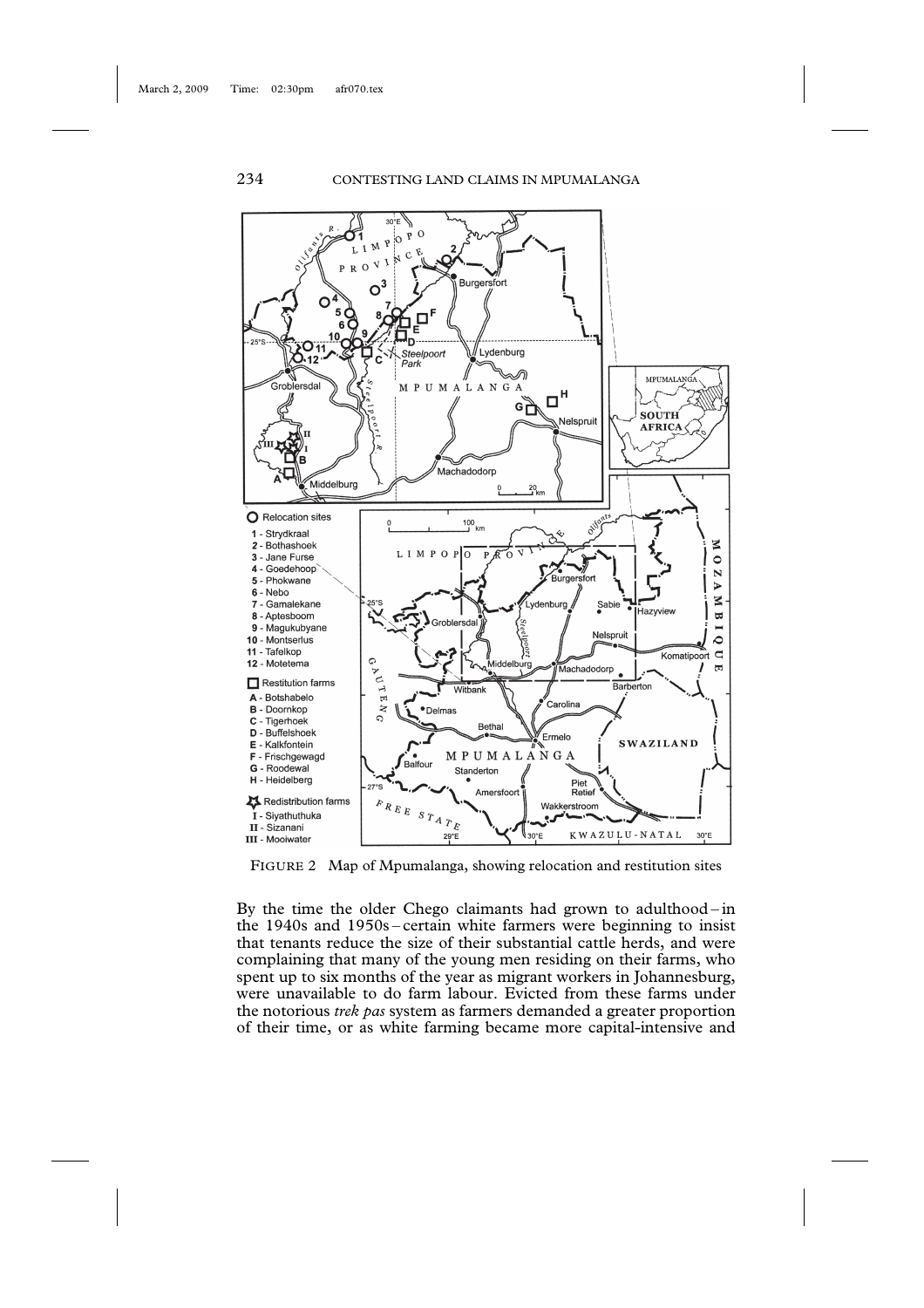started relying on contract labour, some families had begun to move away, resettling on other white-owned farms from which they were then evicted in turn, and/or eventually taking up residence within the African reserves (later 'homelands'): places of greater residential concentration where they could gain access to schooling, shops and services. Others, however, continued to make a living while residing on white-owned farms: often those leased or owned by poorer farmers who had few sources of labour for their farming enterprise other than African tenants (James 1987; Schirmer 1994,1995).

This form of relocation was more gradual than the infamous 'black spot' variety. It left members of extended families strung out across the countryside rather than resettling them all at once. Kinsmen from neighbouring farms, evicted or hearing about the prospects for a different life, moved to new homes in close proximity to one another: thus were the Chegos and other families, with long-standing ties of marriage, able to continue these marriage alliances once they had moved. Resettlement was also uneven. Each relocating cluster left other branches of the family on the white farms. At the time of fieldwork in 2003 there were seven Chego households still living at their original home, on and around the farm Tigerhoek (Figure 2: C). These remaining families had been included, alongside their diasporic relatives, in the land claim.

The continued presence of Chego family members on these white farms made for some continuity in the relationship which their relatives in the homeland diaspora had managed to sustain with their lands. The Chegos north of the river had regularly visited their former home for weddings, funerals and ancestral propitiation. The ritual traffic had intensified as the promise of restitution began to seem fulfillable. It was in the course of such a visit that the terrible accident occurred.

About a year later, during a 2003 meeting of the Chego land claim committee, my field assistant Mmapaseka Mohale and I were asked to help in bringing their delayed claim to the attention of the authorities. We talked of the sheer weight of claims in Mpumalanga Province which the Commission, we'd heard, was having to process, especially since the recognition of informal rights had been secured in the wake of a definitive Land Claims Court judgement in 1999. The Commission was finding it difficult to confirm who had held such rights, and to which pieces of land.<sup>4</sup>

Informal rights, we said, might have presented particular problems in the Chegos' case. There were counter-claimants to the same farm, and proof of absolute ownership was virtually impossible. A member of the Madihlaba family – connected in marriage to the Chegos over several generations (James 1987) – had also named Tigerhoek in his claim. The Commission's project officers would be sending out fieldworkers to accompany claimants on exploratory walks on the farm, in order to confirm whether families could identify the sites of their cattle kraals

<sup>4</sup> Kranspoort 48LS, LCC26/98, 10 December 1999 (LCC); http://wwwserver.law.wits. ac.za/lcc/summary.php?case\_id=2468), consulted 22 September 2004.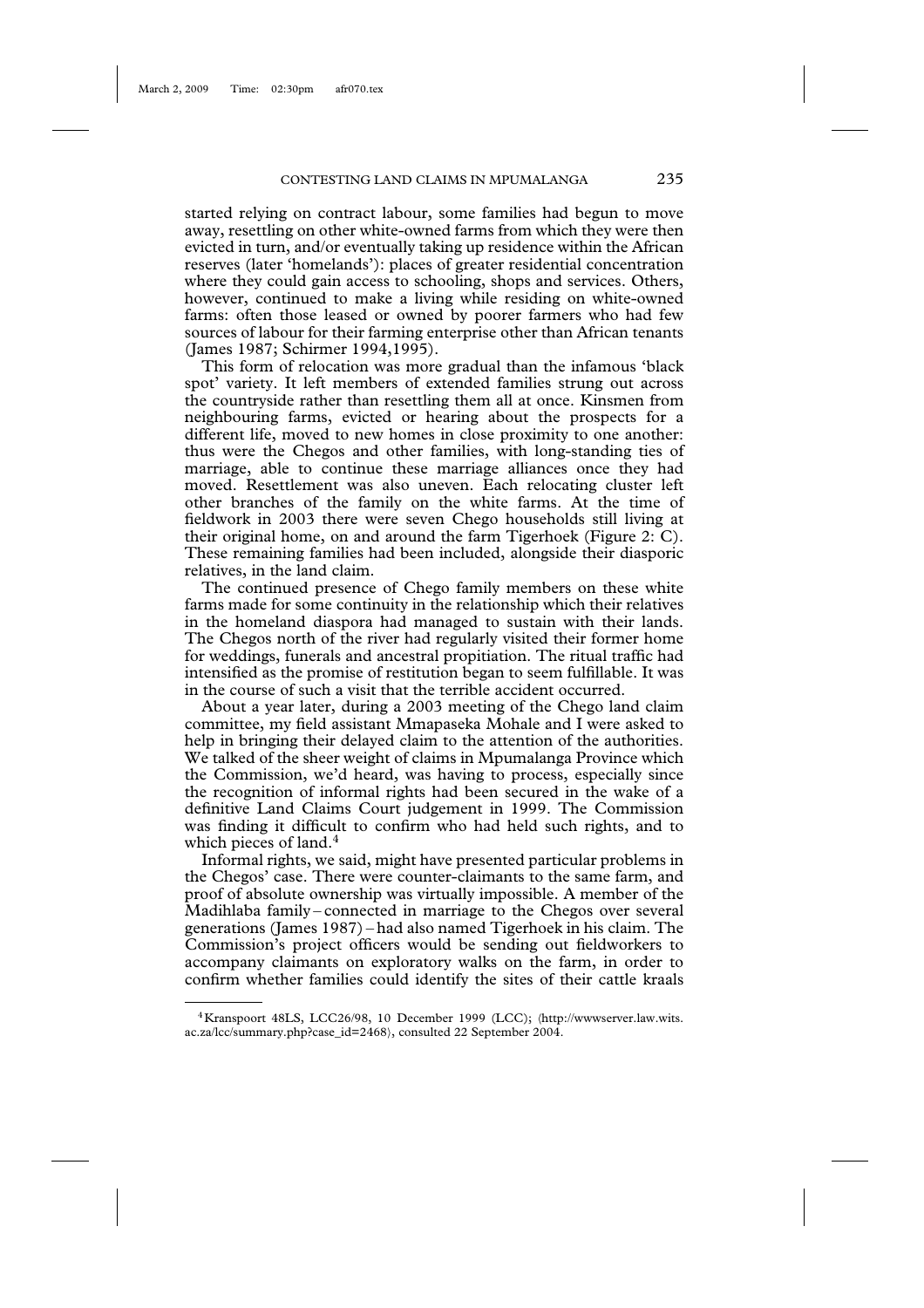and graves. If two rival claimant families were found to have knowledge of these key cultural sites, it might be concluded that both had enjoyed rights on the same farm: some way would have to be found of sharing the land between them.<sup>5</sup> A proposed solution to the problem of rival claims, and of the lack of skilled manpower within the Commission, was to appoint a consultant to attend to claimant verification. But this had not yet been done.

We drew the Chegos' attention to an alternative strategy followed by a group – the Masha clan – whose informal rights land claim, centred on the farm Kalkfontein (Figure 2: E), had been settled two years previously in 2000. Would it not be better to incorporate and unite with rival claimants, as the Mashas had done? Our advice here, while helpful in its intentions, was unintentionally disingenuous, since it failed to acknowledge a number of differences between the Chego and the Masha claims. The Mashas, although never holding title to their land, *had* been forcibly removed. The resolution of the case was thus facilitated by the claimants' longstanding involvement – as with many title-holder claims – with human rights lawyers and land NGOs, whose involvement had been sparked not only by the evident injustice of the removal, but also by the fact that the claimants had links – initiated at the moment of the removal itself – to political organizations and labour unions. Since the case had received extensive media attention at the moment of removal some fifty years earlier, these links later facilitated easier verification, since they had left a clear trail of evidence of rights – albeit 'informal' ones.

The forebears of Kalkfontein's claimants, according to oral tradition, had lived there since the mid-nineteenth century. After their land had been surveyed and sold to a land company, they continued to reside there as rent-paying tenants. Living under their chief, they had retained some autonomy rather than being transformed into a resident farm labour force like the Chegos. Their freer participation in labour migration had led to complaints from neighbouring farmers keen to secure a labour force; they were continually harassed by the soldiers and police of the segregationist regime even before the 1948 coming-to-power of Malan's Afrikaner Nationalist government. Many of the farm's residents, having worked as migrants on the Reef and having cultivated urban-based political connections, called upon their colleagues to help them stave off the eviction. There were welldocumented visits to the farm by prominent anti-Apartheid activist and Communist Party member Ruth First, among others. Members of the Industrial and Commercial Workers Union (ICU) also played a part. These interventions did not, however, succeed in preventing the eviction, which was carried out by the army only after the 1948 election.<sup>6</sup>

<sup>5</sup> I later discovered from a Commission officer that this was indeed a factor stalling the Chego claim and many like it.

<sup>&</sup>lt;sup>6</sup>This account is based on Schirmer (1994); Mulaudzi and Schirmer (2007: 364); and interviews with Chief Masha, Strydkraal, 26 November 2002; 11 February 2003.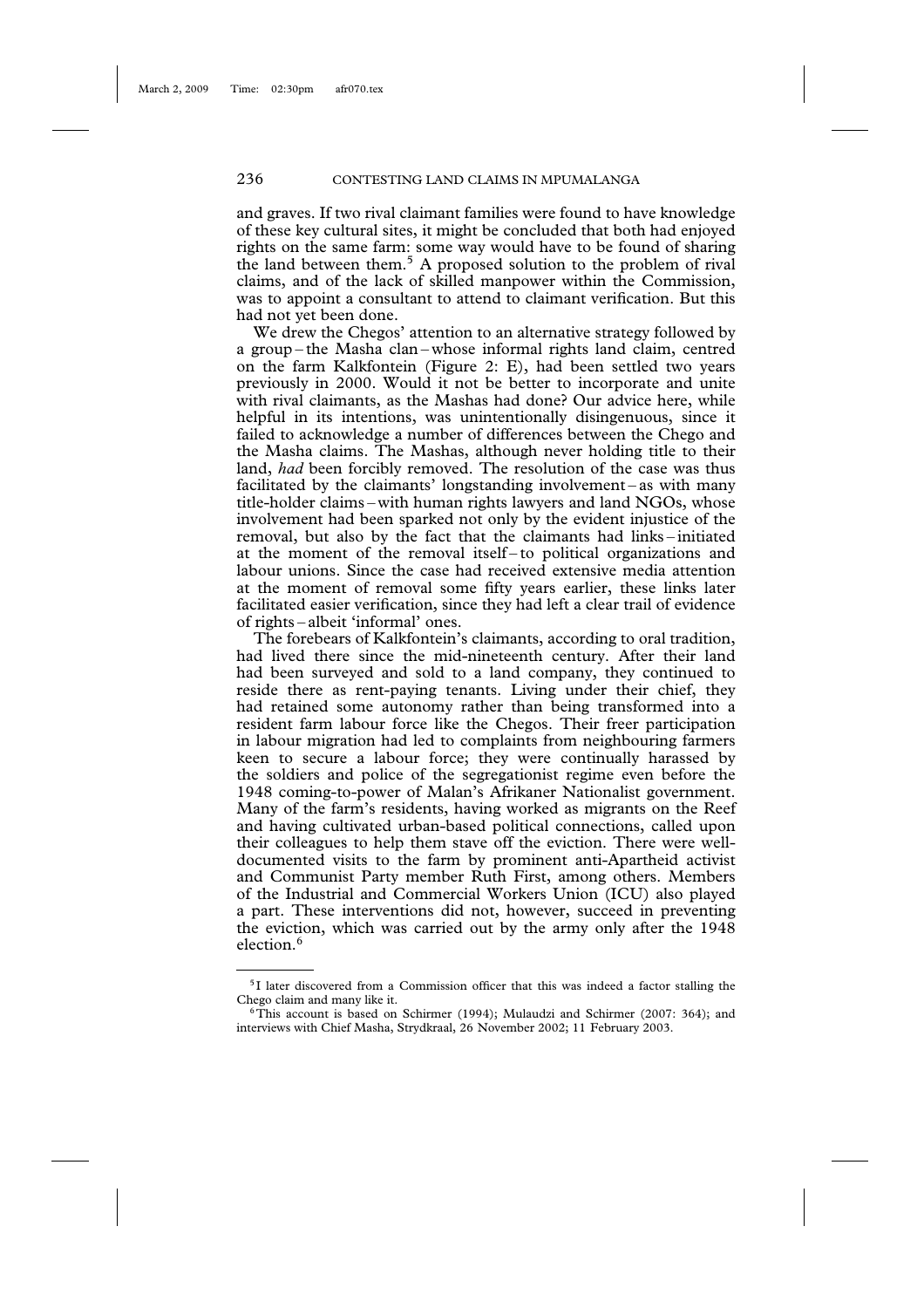Evicted members of the Masha chiefdom then settled, north of the Steelpoort River, in various parts of the reserve which later became the Lebowa homeland, each of which was termed 'GaMasha' (the place of the Mashas), after the name of the chiefly family. Some settled with their chief-and later his successor, the present incumbent of the chiefship – on the farm Strydkraal deep in the heart of Lebowa (Figure 2: 1); some moved to the formerly white-owned farm Goedehoop which was later incorporated into Lebowa (Figure 2: 4); and others settled in a part of Lebowa that was closer to their original home at Apiesboom just across the Steelpoort River (Figure 2: 8).

There were, then, differences between the Mashas and the Chegos in terms of the forcible nature of the removal, the levels of political involvement and influence, and the media profile and the availability of evidence that they had been unjustly dispossessed of their land. Following the Mashas' strategy of consolidating claims would nonetheless have been a wise move for the Chegos. Led by their charismatic and influential chief, the Mashas had *incorporated* rather than *excluding* their rivals by claiming nine farms on behalf of a range of interrelated families: families whose members would otherwise have lacked the know-how to jump through the bureaucratic hoops in order to make their claims in time for the deadline. Chief Masha had stated his intention to relinquish particular pieces of land by dropping them from the claim if specific families subsequently insisted on individuating their own claims. Based on this and other examples, we suggested that cases uncomplicated by the demands of competing groups might receive preferential treatment by the Commission, and that the Chegos try to settle their differences with rival claimants rather than relying on the Commission, at much cost in time and resources, to do so.

The story of the Chegos' hopes and anxieties was emblematic, echoing the concerns of many other claimants. Their interest in ancestral graves – and their newly kindled awareness of associated artefacts of African 'customary practice' such as initiation lodges and cattle byres – had intensified with the promise of impending restitution. When the Commissioner or the hired consultant finally arrived, it was anticipated that these customary sites would serve as the markers of their former entitlements and hence as proof of their claim's validity. Their suspicion of rival claimants was an index of the heightened expectations, and resulting frustrations, aroused by the chimerical promise of land restitution based on informal rights.7 Although in at least one local case, that of the Mashas, the promise had been realized, others were being endlessly delayed.

<sup>&</sup>lt;sup>7</sup>This account is based on a meeting with the Chegos on 15 December 2002, as well as several other interviews in December 2002 at Magukubyana with members of the claimant group: Samuel Rampedi, Miriam Rampedi, Johanna Chego, Petrus Chego, Podile Chego and his wife, and Daniel Chego; and the following interviews at Sephaku: Selina Chego, 10 December and Elizabeth Chego, 11 December.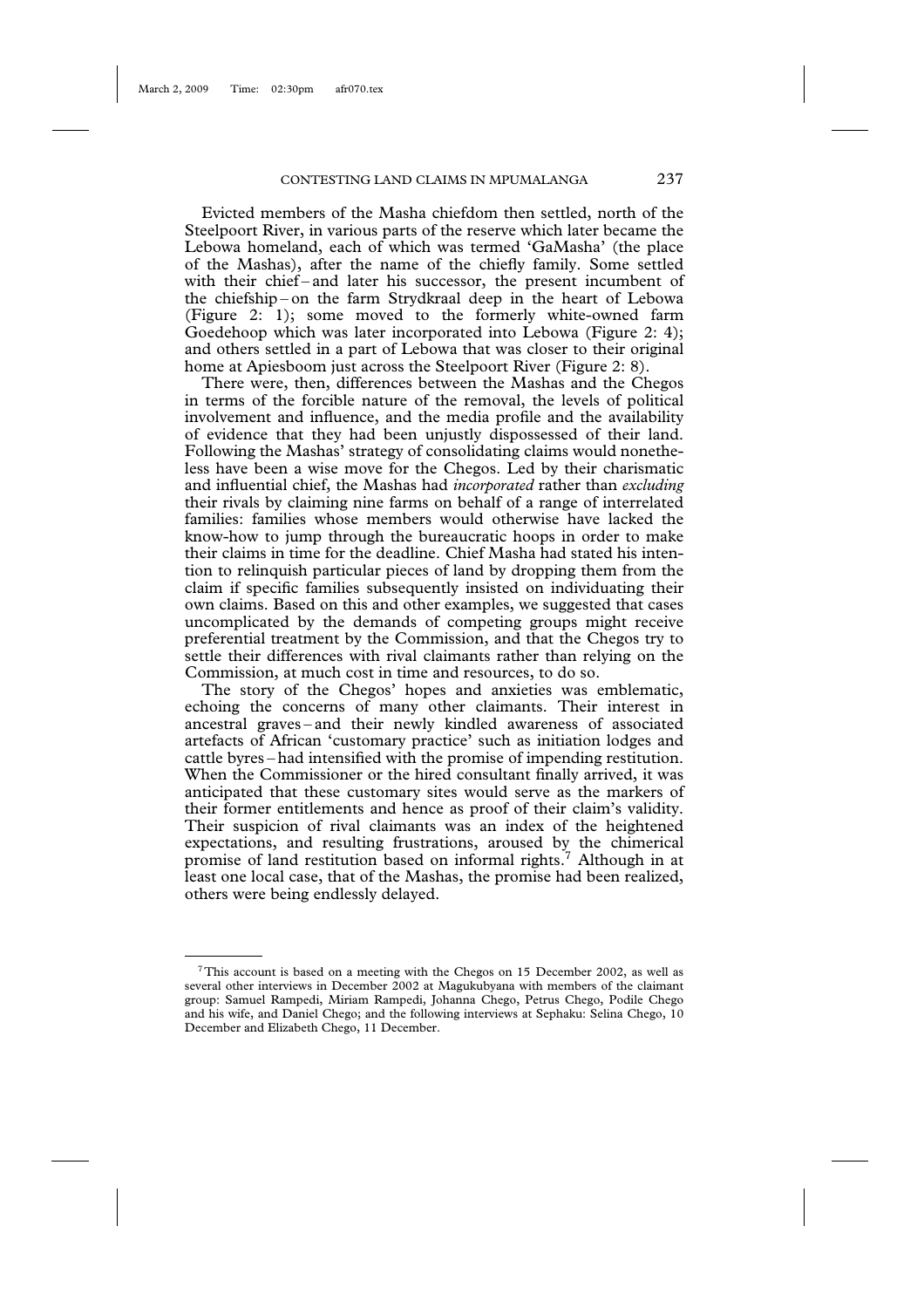#### INTERSECTING INTERPRETATIONS

Prior to 1994, many claimants had not entertained the possibility of returning to their previous homes. The undertakings of ANC politicians and the activities of the Land Claims Commission served to draw attention to land and the past life it symbolized. This awareness was progressively sharpened, and memories reawakened, by the technical demands of the claiming process itself, as groups of claimants – sometimes in secret – accompanied officers on strolls across the familiar contours of their former homes and pointed out the sites of cattle byres and ancestral graves.

This process of remembrance signals a more general re-engagement with the glorious African past and has, as discussed below, found expression in a self-conscious reworking of history by the new political elite and by recently appointed public servants holding important office. Its effects among ordinary claimants seem less grandiose, more immediate. But both are underpinned by a spirit of localist cultural revivalism, making land into a key text, a set of symbols. In cosmopolitan/elite and localist/popular consciousness alike, and as a result of intense interactions between the two in the course of restitution processes, there is evidence of renewed commitment to the traditional values of cattle keeping and ploughing, interest in the rituals of initiation and circumcision, and dedication to ancestral propitiation and to maintaining the graves where this is pursued.

Located ambiguously between the two are officers in the Land Claims Commission. Working with claimants and becoming conversant with the contents of the State Archives on behalf of these claimants and of themselves, they are newly fascinated with their own and their clients' intertwined pasts. Their rediscovery of roots is not merely a means to regain land on their own or on claimants' behalf. Regaining land is tied up with bids for material resources and power in the contemporary political world, but also signifies a more general, more disinterested, restitution of history.8

The need for recognizable proof of 'beneficial occupation', amongst Commissioners and claimants alike, has led to a sharpening of memory and to a rethinking of the past. In the process, aspirant chiefs have tried to reconstitute empires; subjects have rejected chiefs and affiliated themselves to other leaders; and anthropologists, restyled as consultants, have collected genealogies and traced the location of cattle byres and initiation lodges in an attempt to find 'fixed proof' of land occupancy. Graves, in particular, have acquired a heightened significance as sites for the concentration of social memory.

#### *Informal rights: officers and claimants*

'Go home to your own place' was Mandela's injunction before the 1994 election. His government, and Mbeki's after 1999, promised to make

<sup>8</sup>Such a spirit informed the publication of the book *Mpumalanga: history and heritage*, research for which was funded by the Mpumalanga premier.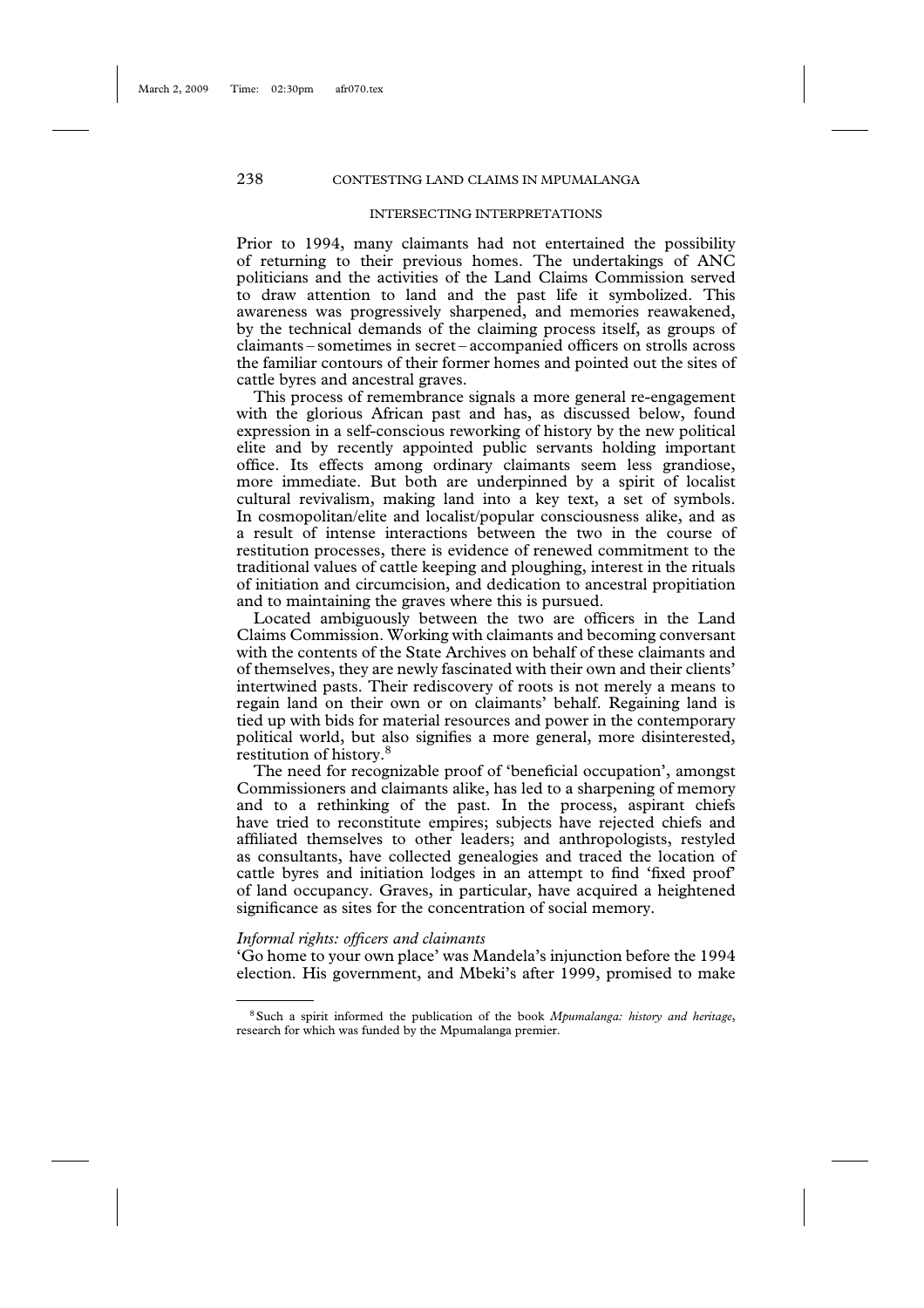this possible through the programme. Such promises by politicians helped to generate new awareness of restitution, in Mpumalanga as elsewhere in South Africa, but leaders and followers did not necessarily share precisely the same expectations. In the Eastern Cape, for example, there were differences of opinion between middle-class, urban-based leaders and their poorer, rural-based followers with more practical concerns. Where the former, motivated by politicized ideas about going 'back to the land', had a restitutive vision with sights set on particular farms, the latter have been more interested in the general practicalities of land access and land use, wanting a place where they could hold ceremonies, trade from home, farm, retreat at weekends, retire to, and die. Inspired by a more redistributive vision, they wanted land that would be 'theirs' even if they had not owned it in the past (R. Kingwill, personal communication).

The aspirations of African nationalist leaders – whether Mandela or these lesser figures – have thus been key in shaping the 'political demand for land' (Dolny 2001: 100). But more than the pronouncements of national political figures, however popular, it is claimants' interactions with the officers of the Land Claims Commission that have sustained and directed this awareness. Reciprocally, these officers' relationships with claimants have sharpened their recognition of the historical details and complex procedures required in proof of former ownership or occupation. In this way, cosmopolitan and localist discourses have converged to create a relatively uniform interpretation of land as text.

The recognition of informal rights alongside formal property ones as a basis for restitution, and Commission officers' attention to establishing and verifying such rights, thus sparked a wider interest in getting land back. The brown folders in the office of the Mpumalanga Land Claims Commission reveal that the terms of the 1994 Restitution Act would be satisfied by proof that they had been removed from their lands by 'racially discriminatory legislation' (see Figure 1) even if this had not involved forced removal *per se*. The legislation in question was Proclamation 177 of 1956, issued in terms of Chapter 4 of the Natives Trust and Land Act 1936 (18 of 1936): a law which had converted these occupiers into illegal squatters and made their presence unlawful, thus effectively denying their land rights (Figure 3; see Mulaudzi and Schirmer, 2007: 362; Schirmer 1994). Evidencing the denial of these rights required a recognition of the peculiar way in which dispossession had occurred: as mentioned earlier it had been a slow and gradual process, in which families had moved from farm to farm and eventually into the homeland (Schirmer 1994, 1995: 522–3). Proof of racial dispossession did not seem difficult: the Commission's brown folders reveal that it simply necessitated the re-use of roughly the same form of words in each of a succession of bureaucratic documents.

Actually *finalizing* their claims on the basis of informal rights, however, proved to be much more difficult. Given the lack of visible proof such as a title deed, there were greater possibilities for multiple claimants on any given piece of land. This placed more stringent demands on the officers charged with the bureaucratic process known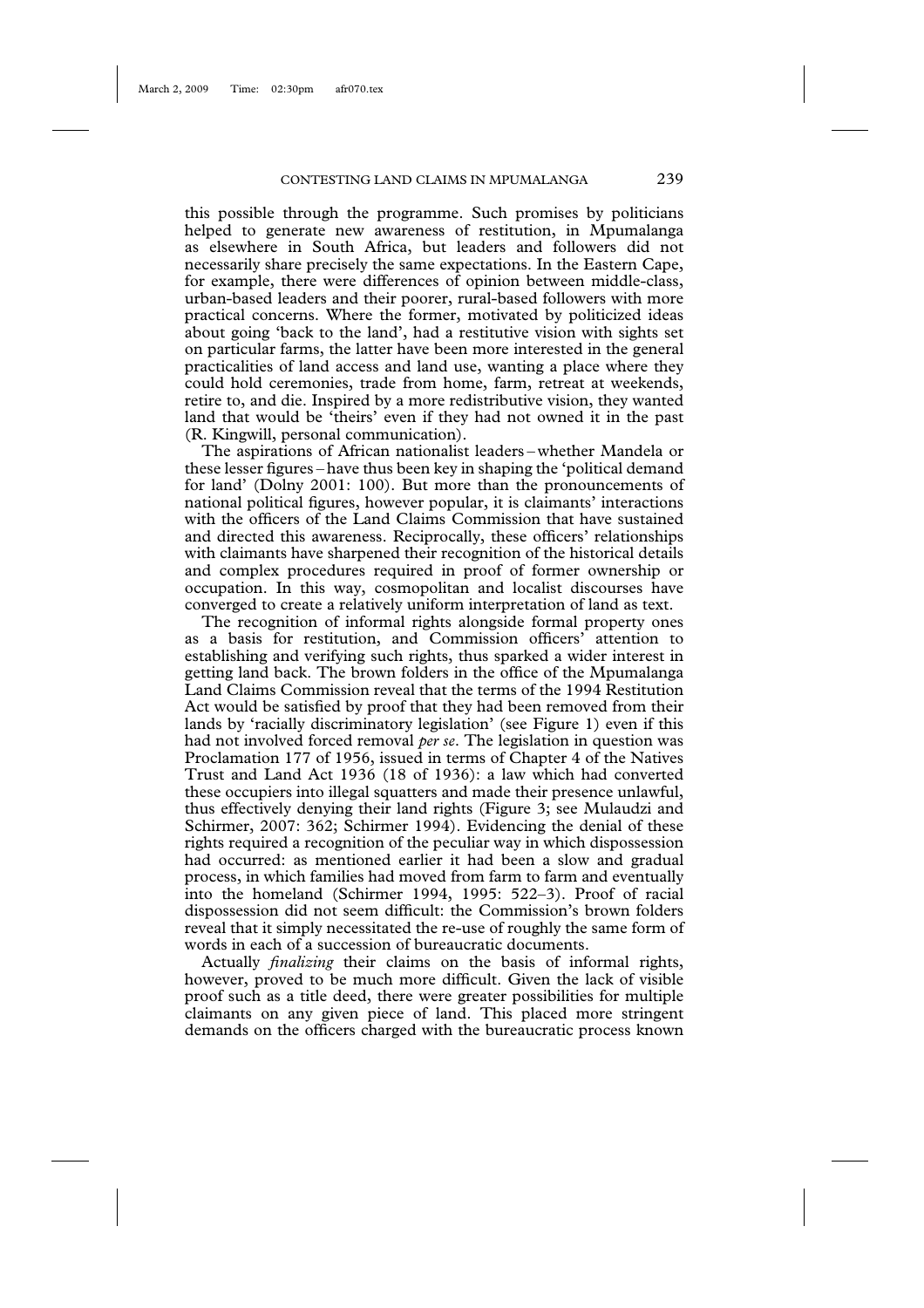#### 4 Land rights claimed

... claimants were dispossessed of their unregistered rights of beneficial occupation of the property for a continuous period of not less than 10 years prior to dispossession.... Their relatives' graves are on the farm and they have no free access to them.

#### 5 Basis for the claim

... past discriminatory law in terms of Proclamation 177 of 1956. issued in terms of Chapter 4 of the Natives Trust and Land Act 1936 (18 of 1936) [which] created separate living areas for people in SA based on their race ... they were then deemed to be illegal squatters and their presence was 'unlawful'.

#### 6 Circumstances of removal

... Africans could only stay provided they gave labour ... they were told to leave for released areas that were reserved for African settlement.

#### 7 Compensation

None, as they held informal rights and hence were not liable.

#### 8 Post-dispossession profile

No land found for them - they had to look on their own and ended up in areas like Ga Masha in Sekhukhuneland.

FIGURE 3 Selected quotes, taken from files in office of the Land Claims Commission, Mpumalanga, documenting racial discrimination as a basis of loss of informal land rights. Identical wording was used across a series of cases.

as 'claimant verification', since this required extensive investigation into oral histories – notoriously inconsistent and subjective – alongside site visits to the lands in question to seek for visible proof.

#### *Elite, commoner and Commissioner histories*

Despite the 1913 cut-off date, and before the need for verifiability had been explained, several claims were submitted which represented an attempt to recapture the glorious past of ancient chiefdoms. Members of the Mashego clan resolved to lay claim to a huge area south of the Olifants River, stretching from the Vaal River and along the Kwazulu-Natal/Free State border to Swaziland. They did this under the umbrella of the broader Mapulana polity which was alleged to have occupied the area before the arrival of the Swazis.

Such claims were later dismissed by Commission officers as 'frivolous' on the grounds that they dated back to the dawn of the colonial period, to a time when major disputes over territory were taking place between the chiefs and subjects of competing African polities rather than between white farmers and black tenants. The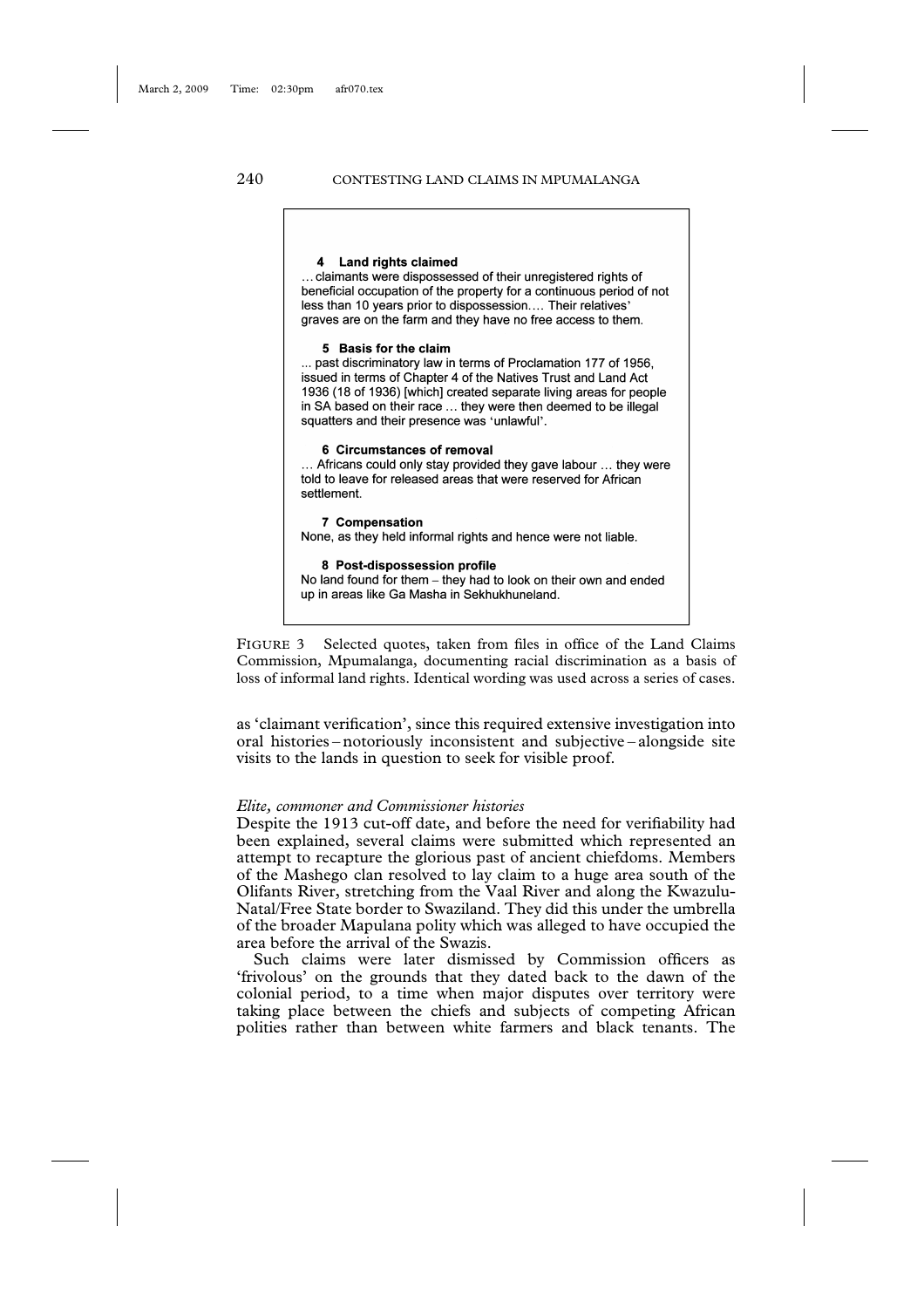dismissal was also prompted by the claim's basis in, and attempt to reinstate, the jurisdiction of chiefly polities rather than reflecting the land rights (based on actual use) of particular families. Although the Mashegos were then persuaded by the officer to make a more realistic and verifiable claim to the farms where their members had actually lived – around eight in number and centred on the 'anchor farm' of Roodewaal (Figure 2:  $G$ ) – it was clear that the restitution process had initially stirred imperial, and ethnically divisive, visions of the African past.

These were not only oriented to history, but also connected to the realities of contemporary status. The chairman elected to represent the community was a person of local political standing. Formerly active in South Africa's dissident civic associations and in the trade union movement during the Apartheid era, he had then been appointed to a position in the Mpumalanga Government. Having grown up with a more 'coloured-sounding' surname (in part to disguise himself from his pursuers in the South African police), his current role as lead land claimant echoed his involvement with a more Africanist identity politics in which his descent from the original chief Mashego was key. Mixed with urbanity and sophistication, there was perhaps a taste of opportunism alongside a genuine search for identity in his rediscovery of African roots.

Motivated by equally intense if chimerical visions of lost imperial splendour were chiefly attempts to regain land across international borders of more than a century's standing. Chief Mlambo Mahlalela tried to lodge a claim to a vast swathe of land crossing both the Swazi and Mozambican borders:

[H]e is supposed to be a chief of the Swazi. He is claiming land in Swaziland, saying that his forefathers were never aware, when they put up the international boundary, that it was anything more than just a cattle fence. He also claims he lost land, jurisdiction, and tribute, in respect of some land which was demarcated as part of Mozambique.<sup>9</sup>

Such aspirations were not merely founded upon memories of the historically distant European conquest. They drew on, and seemed set to reignite, strongly felt emotions concerning a long-standing border dispute between South Africa and Swaziland (see Griffiths and Funnell 1991; Makhura 2007: 113). But they were also prompted by present and immediate events. Mahlalela felt his authority was under threat from restitution claims by other groups who, for a time, had acknowledged him as chief. These claims, in turn, had been laid in order to reverse the effects of other, earlier, Apartheid resettlements.

Overall, the joint power of land and history may thus buttress, or undermine, the authority of new, or aspirational, political elites. Another case shows how members of the emergent elite have coattailed on the re-engagement with the past undertaken by land claims

<sup>&</sup>lt;sup>9</sup> Philip Mbiba, Nelspruit, 26 January 2001.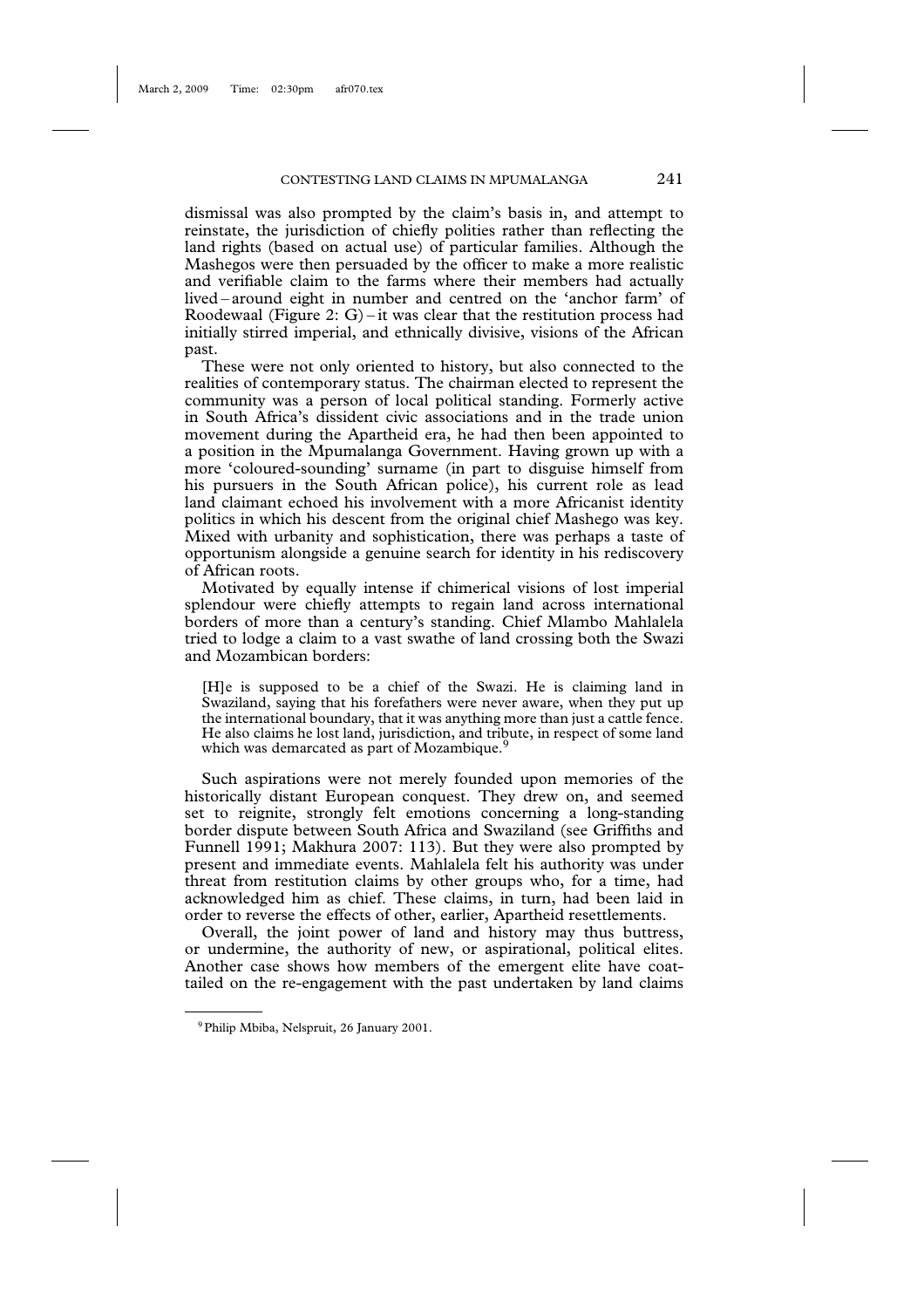committees. Here, restitution and its accompanying history promises to augment contemporary sources of political influence. Jeri Ngomane, in 2003 the new mayor of Ehlenzeni where Nelspruit is situated, is related to members of the committee of claimants to Ten Bosch, a vast area between Nelspruit and the Mozambique and Swazi borders (Mulaudzi and Schirmer 2007: 363). The claim, 350,000 hectares in total, is one of South Africa's biggest. Ngomane, although professing not to 'know anything about the claim . . . it is my elders who are organizing it', has nonetheless developed an intense interest in the history of his forebears which closely parallels the progress of restitution. Glorifying his family name serves to bolster his position within the framework of re-ethnicized politics in Mpumalanga. His vision of the 'lost kingdom' blended Internet and archival sources in Britain and South Africa with his elders' oral accounts which restitution had brought to the fore:

I am writing a book on the Ngomanes. These old men are the ones who have told me about it  $\dots$ . I have also read the document by C. Myburgh, and some work by an Afrikaner which I got from the Internet. It tells how the Ngomanes extended into the Kingdom of Zululand . . . .

The story of the Bagangomane is in a document in the archives in Britain, written by H. S. Webb  $\ldots$ . The Ngomanes were a nation, like the Swazi nation .... There is a perception that this has always been a Swazi area, but this is not true . . . . This document shows the real scope of our original land, who ruled it, the history of the kingdom. The Ngomane area took in the whole of the Kruger Park, and the Underberg .... It also took in parts of Nelspruit. The document tells about the beacons which marked this territory, which river, which mountain, and so on. It tells about how great the last king was –Matjembene . . . . It tells all about how the kingdom fell, and about the arrest of the first Ngomane who was imprisoned – in Lydenburg. And about the other chiefs who resisted.

Malooth Park, South Africa's most beautiful holiday destination, is actually *Ebukhosini –* the place of the kingdom, the royal kraal. We want to revert back to these names, we want to have our royal kraal remembered. There is a place described in *Jock of the Bushveld*, where they cut across the river. This was one of our kraals. We call it *Mandabulela* – meaning 'a river that cuts through'.<sup>10</sup>

In such visions, history, inscribed in the land, is rewritten as part of the process through which newly reimagined ethnicities come into play in the sphere of regional politics. The disputing of Swazi hegemony in the Lowveld region of Mpumalanga by members of the new political elite is here bolstered by a rewriting of the past.

The relationship between claimants and Commissioners interweaves itself into these rewritten histories. Many Land Claims Commission

<sup>&</sup>lt;sup>10</sup> Jeri Ngomane, Nelspruit, 13 November 2003. *Jock of the Bushveld* is Percy Fitzpatrick's tale of the feats of a settler transport-rider and his dog. The 'Afrikaner' is N. J. van Warmelo (1974), who describes the Ngomanes in the Barberton area as Tsonga-speakers who had once spoken only Northern Sotho. See Makhura (2007: 96, 105–7, 127, especially footnote 46) for more on the Ngomane group, details of the Myburgh document, and an account of Jeri Ngomane's document, 'Tenbosch: the monologue from the kraal'.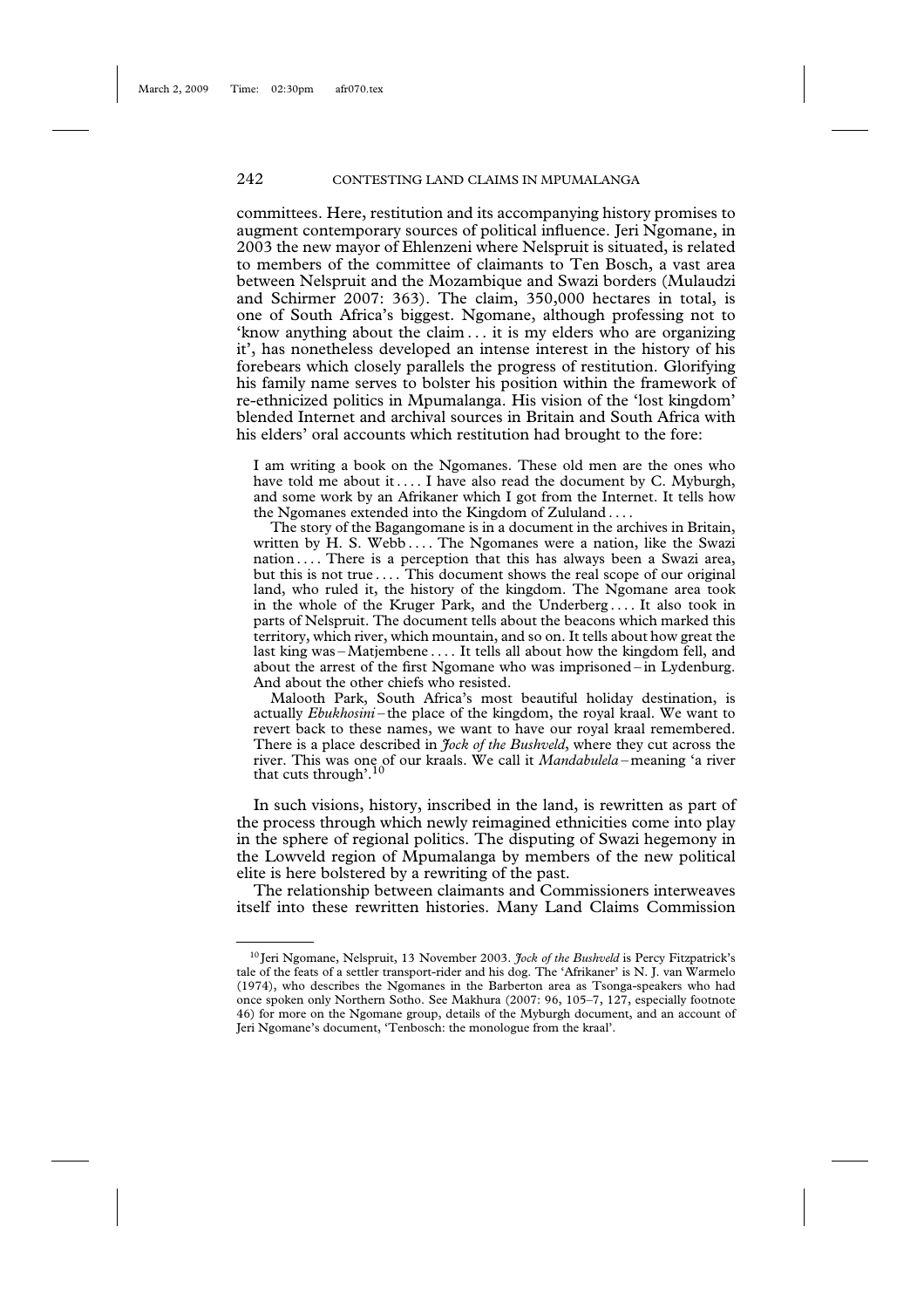officers are simultaneously land claimants. From early on, the African researchers and fieldworkers appointed by the land NGOs to act as their translators, researchers or mediators had, themselves, been recruited from dispossessed and resettled communities. Many of these, after 1994, were then employed by the Commission and have continued to hold office there. African land claimants occupy positions right up to the highest levels of office in the Commission: they include both the original Chief Land Claims Commissioner, Joe Seremane, and his successor, Wallace Mgoqi. But in addition to these elevated personages who are drawn from the ranks of former title holders, others at lower levels in the Land Claims Commission hierarchy have laid claims to ancestral land on the basis of informal rights rather than of former title. They have correspondingly acquired a strategic knowledge of the kinds of historical evidence and forms of localist cultural knowledge which might be adduced in support of their-and simultaneously of their clients' – claims.

One such person, who has worked on a variety of cases in the Lowveld region and has himself laid a claim to Makobolwane, the land where his forebears lived, is Land Claims Commission officer Philip Mbiba. In the process of investigating claims he has gained detailed knowledge about the history of the area, and of his own family. A history graduate, his work on the Ten Bosch claim has involved intensive work in the National Archives. He provides a version of the Ngomanes' history which focuses upon more recent events, and which shows the inextricable connection between different episodes of Apartheid resettlement.

The Ngomane people, who'd been living at Ten Bosch and had formerly lived in the present-day Kruger Park, and had at one stage lived in Mozambique as well, were resettled, in order to accommodate returning white soldiers after the war. They were settled at Nkomazi, one of the former homelands.... The resettlement happened in 1954, and the Mahlalela were displaced in order to make room for these incomers.

The land, formerly owned by one of these mining exploration companies to whom the occupiers had paid rent, was finally sold to Griffiths Engineering Company in 1944, and Griffiths decided to develop Ten Bosch: it began to put plots of land under irrigation. There is a whole file full of letters written to Jan Smuts and to the Commissioner: they were the ones who decided to remove the people. This was in the days before Apartheid became official policy.

He had read archived correspondence between Jan Smuts and the local Native Commissioner demonstrating how the state with its then segregationist policy had envisaged population resettlement well before the advent of the Afrikaner Nationalist government. After Malan formed his new government in 1948, experimentation with one removal by the local state served as a stepping-stone which would later lead to another, as Mbiba discovered from an account of the Mashas'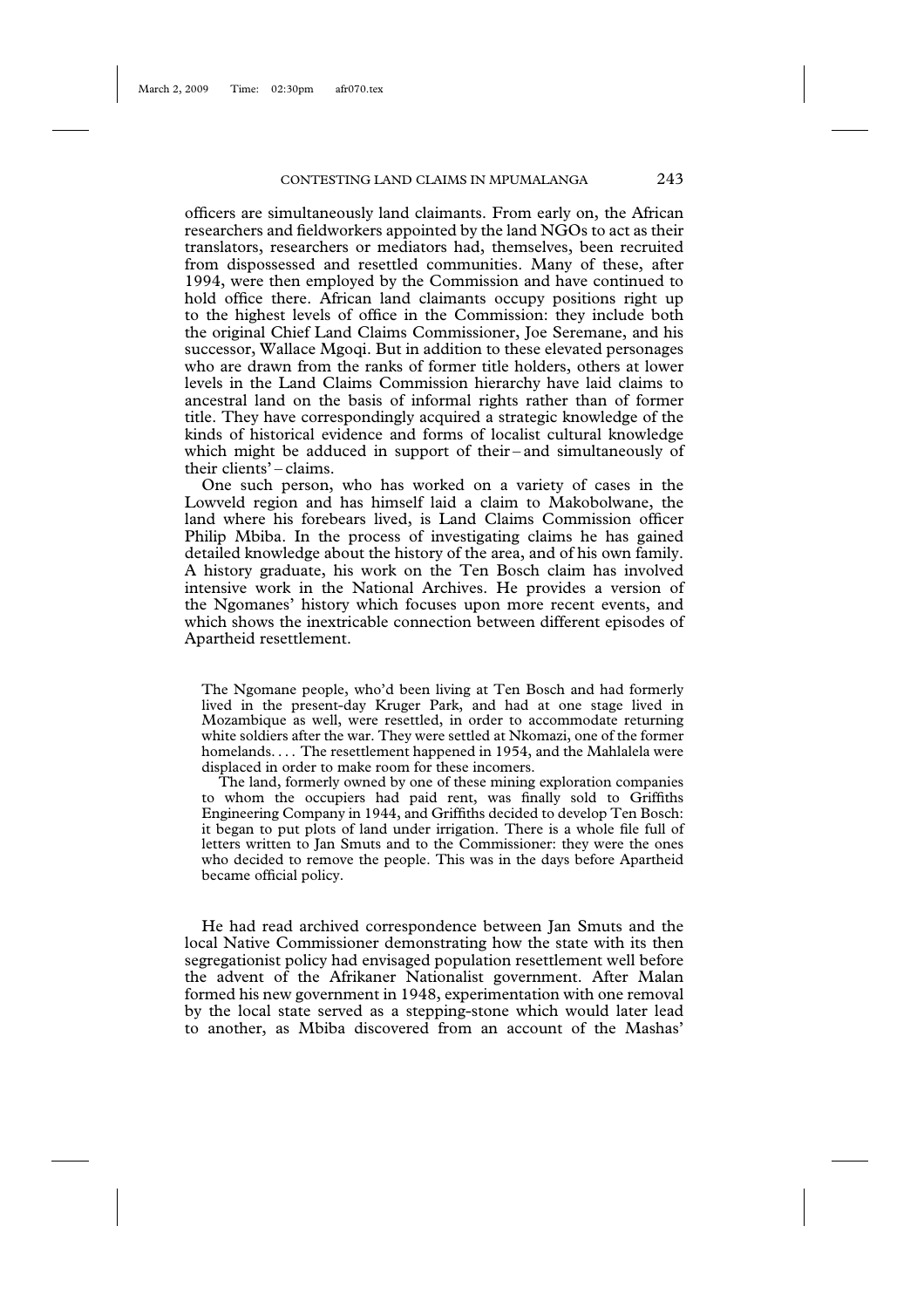removal from Kalkfontein.<sup>11</sup> His archival research was furnishing a comprehensive picture of the state's policy of forced relocation in the region as a whole, and providing insight into the interwoven stories of a number of resettled groups:

Before this [Ten Bosch/Ngomane] removal, the Masha people living at Kalkfontein had been removed. The Chief Native Commissioner . . . removed the Mashas . . . as a kind of experiment to see whether the Ten Bosch case could then be pursued.

After the Masha removal, he served an eviction notice on Ten Bosch's Chief Mpothi Ngomane, a Tsonga-speaker. The chief was deported to Vryburg, and they told him, 'if you [and your people] refuse to be relocated to Nkomazi we'll bring you here to this dry land'. They showed him the Native Administration Act, saying they would depose him if he didn't agree  $\dots$ . By this time the community – or those who agreed – had already been removed. Others were scattered all over, some women and children abandoned their kraals and were never heard of again. There was a huge dispersal – some went to Witbank and some to Pretoria.

They'd been rent tenants in 1920. Some were migrants, but others were seasonal labourers on Lowveld farms. There'd actually been a recruitment camp there, for recruiting seasonal labour. They seem to have had a traditional lifestyle, with cattle as a mainstay. In 1939 there was a cattle culling, because of foot and mouth disease, and the community started to hate the agricultural extension officers because of this.

There are very evocative stories of how the troopers came in to shoot the cattle. The Ngomane used dogs to scare the troopers, and the troopers shot the dogs and even some people. There are stories of people running helter-skelter, of the rivers running red with blood. They called this event<br>Exitentemental <sup>12</sup> *Esitsotsongwane*.

Such insights caused him to observe, laughingly, that 'a new Oxford History of South Africa will have to be written': something he may sadly be prevented from accomplishing by the sheer weight of effort involved in processing land claims.

Although neither the Ngomanes of Ten Bosch nor the Mashas of Kalkfontein had held formal title, these were two linked cases in which 'racially discriminatory legislation' and its enforcement had incontrovertibly resulted in communities' dispossession of land, and where archival evidence was available to prove this. Mbiba had tracked down this evidence in the archive, but his building of the Ten Bosch case required further validation. He arranged to hire an anthropologistturned-consultant, At Visser, who spent months interviewing old householders, compiling genealogies and drawing up maps based on aerial photos from the 1930s as evidence of former land usage. $13$ 

This process of claimant verification on the basis of informal rights clarified the kinds of proof which might be needed in support of Philip

<sup>&</sup>lt;sup>11</sup>This was the group whose strategies of consolidation we had brought to the Chegos' attention.

<sup>12</sup>Philip Mbiba, Nelspruit, 26 January 2001.

<sup>13</sup>Philip Mbiba, Nelspruit, 30–31 October 2003.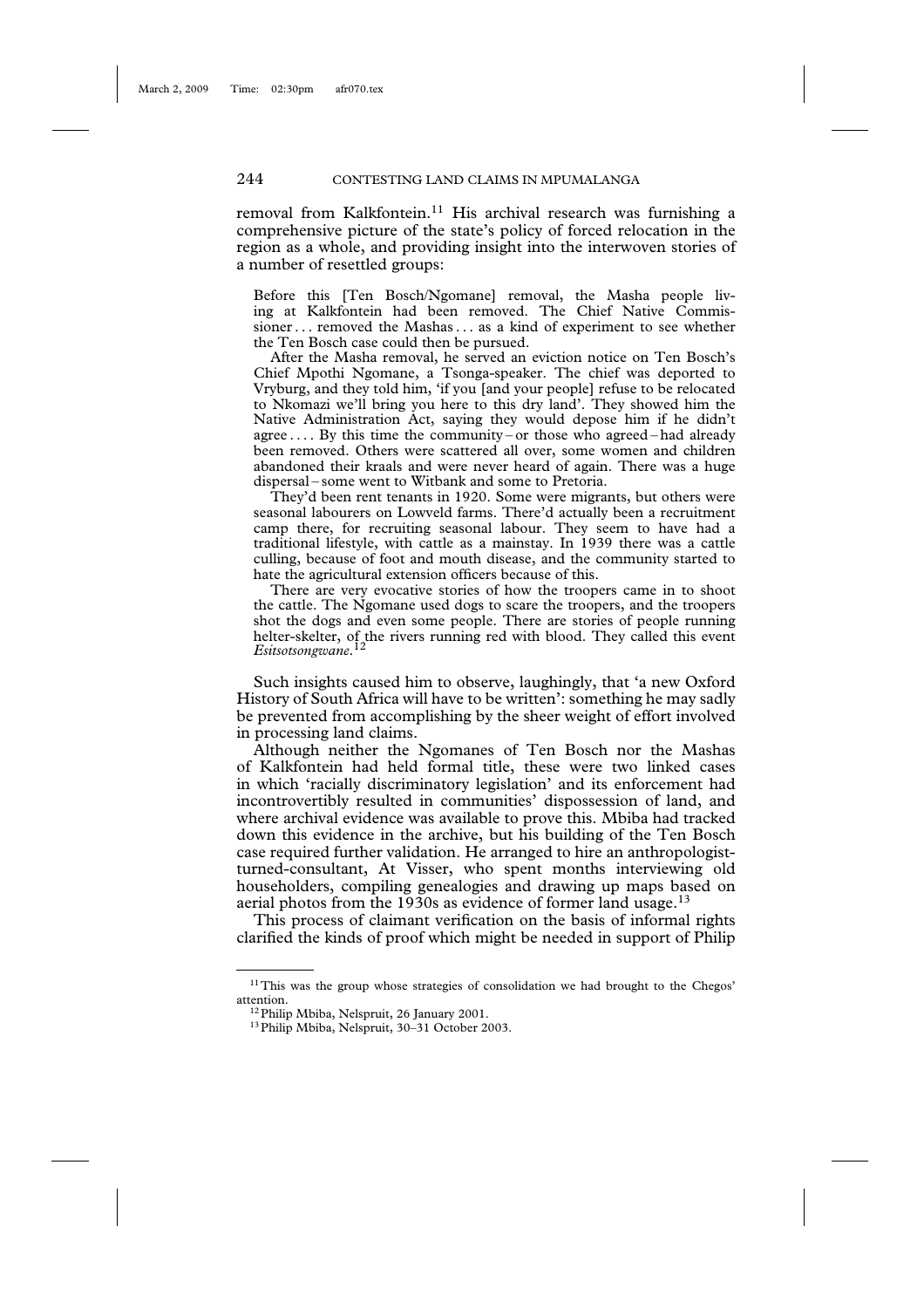Mbiba's own land claim. Being too low-profile to have left a record in the archives, his family's occupancy of the farm where they lived as tenants required other kinds of proof. The catalogue of evidence he was slowly amassing includes things like graves, initiation lodges and cattle byres as well as the ruins of a school which some of his cousins attended.

Redirecting our attention from politicians attempting to reconstitute entire pre-colonial empires to the views of more low-level claimants, interaction with Commission officers has likewise led to a re-envisaging of history. Mr Mthethwa, who currently owns a small taxi business, has a specific claim to the farm Heidelberg nested within the broader Mashego claim discussed earlier. His visions of the past, although less grandiose and politicized, and more localized and concrete, than those of his leaders, are equally intense.

A former occupant of the farm who once worked as a cook for its owner, his memories of a life lived on the land contain the promise of a future there. He recounted conditions similar to those of the Chegos: being paid only in kind, restricted from working for migrant wages, having his quota of cattle gradually restricted and later confiscated, eventually being prohibited from conducting traditional rituals on the farm, and finally being evicted with his family. His lament was tempered by a sense that life on the farm had been preferable to his subsequent existence in a relocation village in the homeland and later an urban township: 'where we live now . . . we are packed together like chickens'. His motivation for lodging a claim was that

we want to go back because we lived there, farming and having livestock. I was born and bred there, I grew up farming, and I want to go back, to feed my children and the future generations.<sup>14</sup>

Combining distress at past ill-treatment with a promise of better times ahead, his account is reminiscent of much of the 'golden age' testimony of resettled people (Harries 1987). It could be viewed with scepticism, given that his subsequent life experiences – a period of wage labour followed by starting a minibus taxi business – had resulted in greater material well-being than he could have achieved as a farmdweller. If he eventually uses his reclaimed farm as a means to 'feed the future generations', the success of his farming enterprise will probably depend as much upon its funding by his entrepreneurial achievements as upon access to the land itself.

#### *Ancestral graves: sentimental ties and evidence*

The importance of ancestral graves in Mr Mthethwa's claim has been central. Being forbidden to visit these graves during the intervening years was a source of grievance:

<sup>&</sup>lt;sup>14</sup>Mr Mthethwa, Nelspruit, 13 November 2002.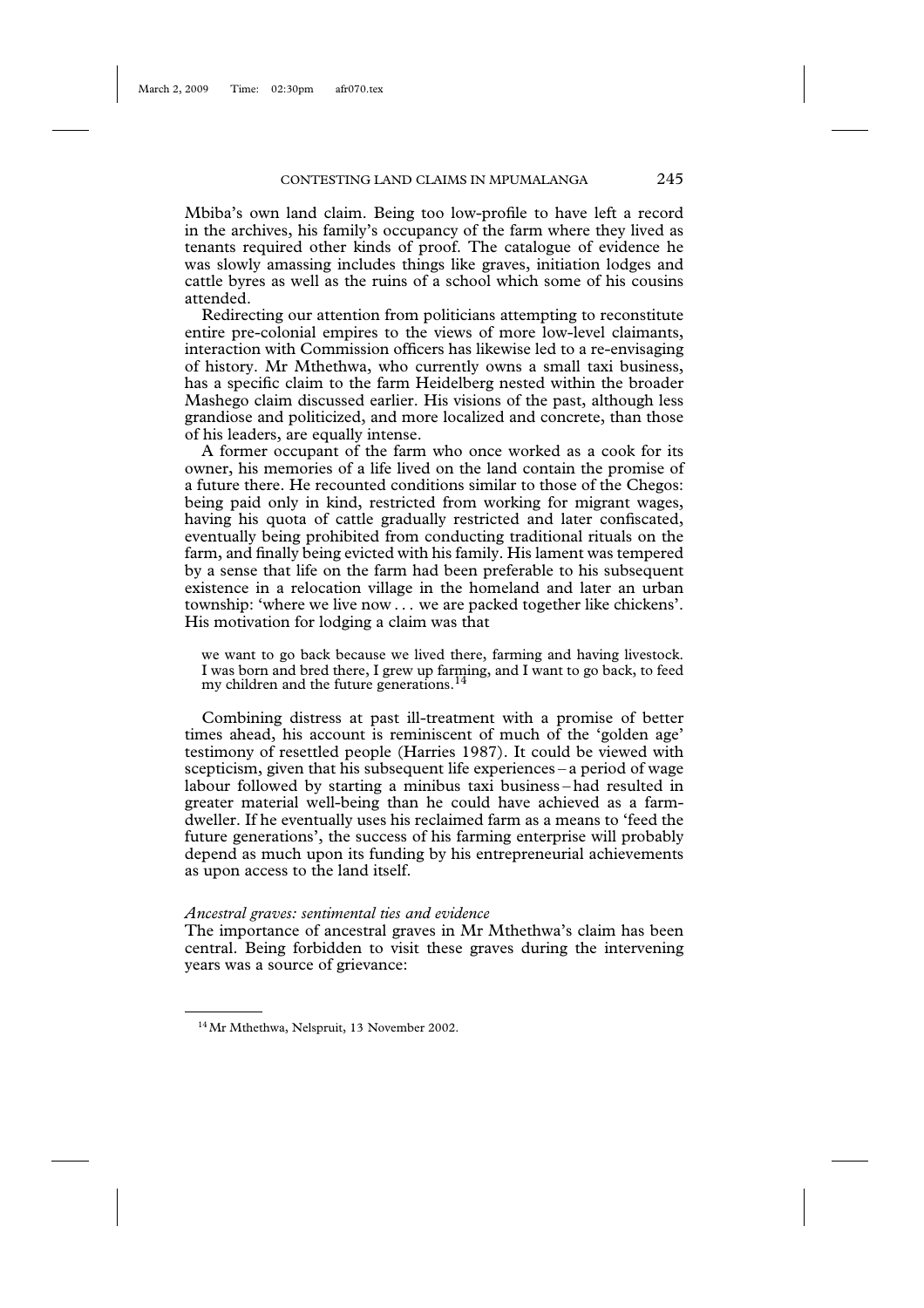[W]e visited, but the new owner did not want us to go there. He said 'just take the people away from the graves and rebury them where you are staying'. I contacted the funeral parlour and the police, and they negotiated on my behalf. We negotiated with the farmer that I would always arrange to call him in advance, not just come along unannounced for what he called 'a party'.

Similarly restrictive has been the experience of other former farmdwellers:

Presently we cannot visit our graves as the whites refuse us permission – or they put conditions and rules if they do allow us. It is difficult to follow our culture.

Knowledge of the existence and whereabouts of such graves has become a means to prove informal rights. Mthethwa, like other claimants seeking 'verification', has accompanied the project officer onto the farm to show him 'where we used to live, where the graveyards of our grandparents are', as did those lodging the overarching Mashego claim of which Mthethwa's is a subdivision:

[W]e still have some elders who know the places exactly. We have gone to the farms to identify the gravesites and so on.... They were able to say, 'this site here was a burial place for the Mthethwas, together with Mzawe, Mashego', and so on.<sup>17</sup>

As in other cases, members of the Mashego claiming committee had to do this clandestinely, given that the farms in question are still in the possession of their white owners; white farmers, increasingly anxious about the claiming process, are aware that graves are fast becoming the most powerful proof of former residence.

This we did underground – illegally. We still have access to the farm and some of our people are still staying there, so we do visit them. But it was rather difficult. We do still go from time to time go to clean the graves. Initially the farmers did not mind but now they are resisting.

Thus informants' commitment to the specific sites of their forebears' graves, like the importance of the past more generally, has intensified during the claiming process itself. For the Chegos, the ANC's election promises had sparked an awareness, resulting in more frequent visits to discuss the claim with those still living on the farms and to perform ancestral rituals at the grave sites. This ritually inspired traffic flow between the former Lebowa homeland and the white farms at Tubatse led to the traffic accident, which in turn deepened the sense of community solidarity within the group, its commitment to the now

<sup>15</sup>Mr Mthethwa, Nelspruit, 13 November 2002.

<sup>&</sup>lt;sup>16</sup> Commission claimant file KRP 2427, Buffelshoek and others, Phadzimane Community, Mr Madala Lawrence Maphanga.

<sup>&</sup>lt;sup>17</sup>David Mashego, Nelspruit, 30 January 2003.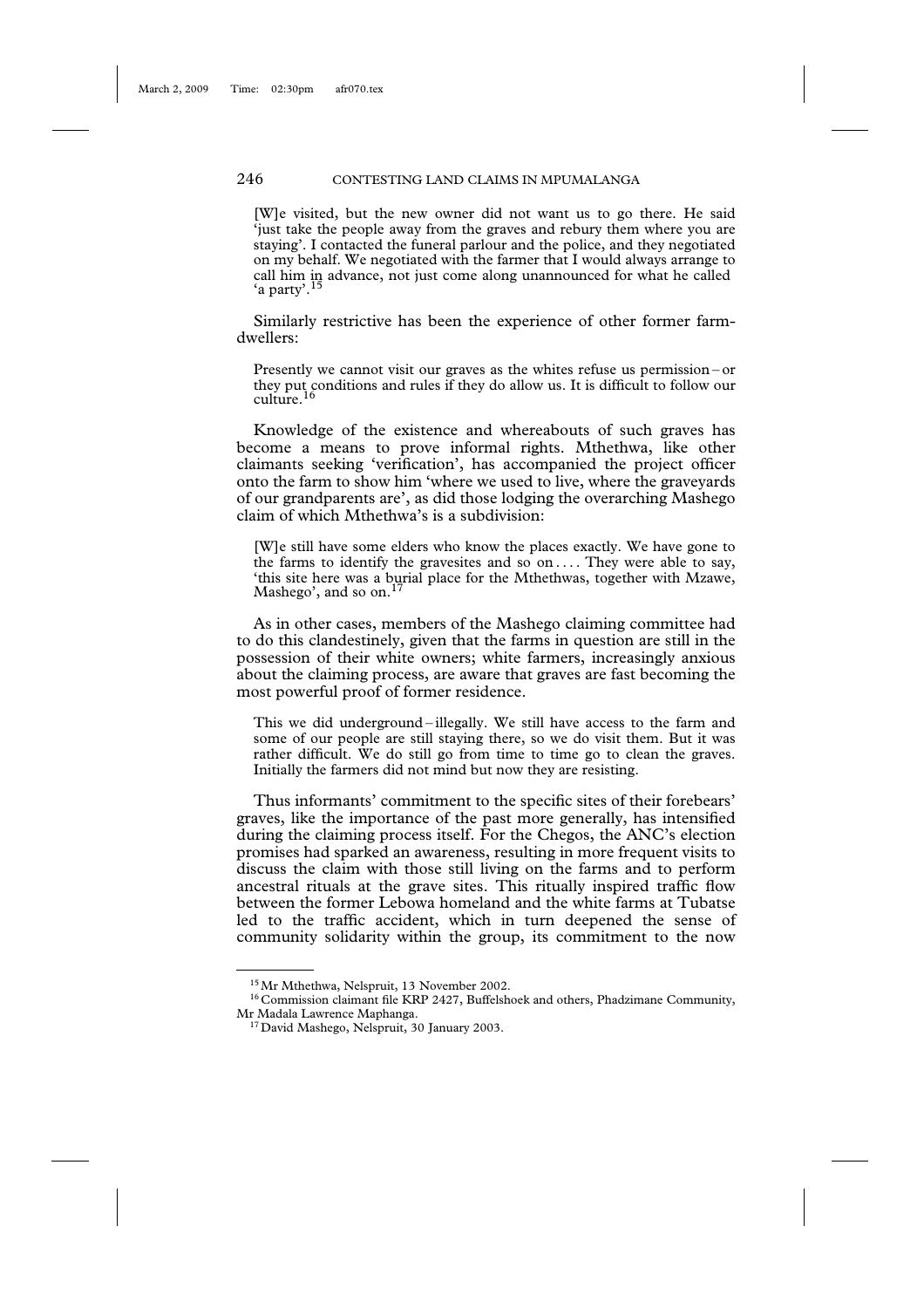tragically restocked community graves, its determination to regain its land, and its frustration at the delays:

I think this [claiming] was brought up by the accident the Chego people had, even though the idea was there before the accident .... The accident made them start thinking more about the land.<sup>18</sup>

... We were visiting our people in Tubatse, and people from government also became interested . . . . They wanted to validate whether the place was ours or not-then they went with us to see where our people were buried . . . they took photos of our place and graves, and they told us, 'You must go back to your place – Tubatse.'<sup>19</sup>

Although propitiation of ancestors is central to customary religious practice, the canonical texts in South African anthropology carry no indication of its needing to be carried out at grave sites. Traditionally, these were in any case not marked out for special attention, being simply contained within the cattle byre.<sup>20</sup> The current importance of burial sites in South Africa appears to be motivated as much by the wishes of disrupted people to secure their own future burial, and hence their place in the genealogical line of shades, as by the need to live close to a long lineage of already-buried ancestors (James 2000). The emphasis on graves, then, has grown in inverse proportion to resettled people's distance from them; it reflects a sense that graveyard access has been unjustly denied. Such an observation does not suggest a lack of authenticity in claimants' insistence on access to graves, but it demonstrates the intensifying significance of these in the cultural revival which has accompanied the land claims process.

#### **CONCLUSION**

The symbolic and economic claims on land can be hard to reconcile. Arousing millennial expectations and exaggerated fears, land policies have been charged with conflicting tasks. On a practical level, land reform has been counted upon to ameliorate unemployment and rural poverty, and to create a new and prosperous class of African farmers. On a symbolic level, the aim is to restore lost citizenship and nationhood and to provide restitutive justice. At the same time, land reform is expected to resolve racial tensions which it has itself partly created.

This article has tried to show how these contradictory expectations play out in just one aspect of the programme: that in which 'informal rights' form the basis for claims. It demonstrates how land in South

<sup>18</sup>Miriam Rampedi, Magukubyana, 17 December 2002.

<sup>&</sup>lt;sup>19</sup> Johanna Chego, Magukubyana, 17 December 2002.

 $^{20}$ My own earlier research among Sotho- and Pedi-speaking migrant women indicated that such rituals could as effectively be performed by scattering snuff or pouring libations on the ground in the corner of a house – even in a servant's domestic living quarters in town – as at the site of ancestral graves (James 1999).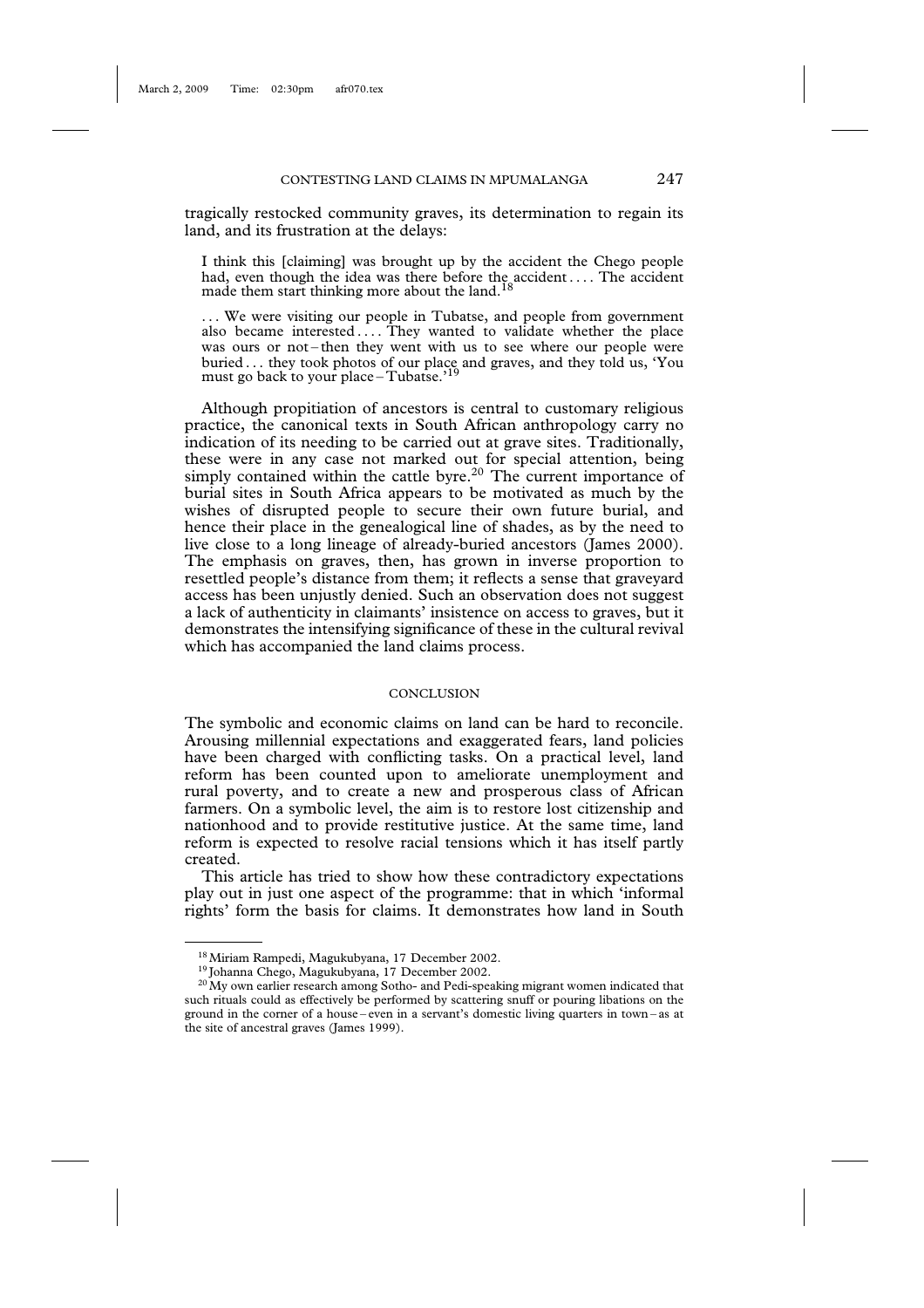Africa is like a 'text' which has rich symbolic meanings, and how its restoration has become a fulcrum both for contestations and for some convergent interpretations between cosmopolitan and localist ideas about the nature of citizenship.

Locally, there is an insistence that land restitution was intended to benefit *all* Africans rather than just former title holders or members of the new elite. Policy makers defined restitution with sufficient breadth to accommodate at least some such egalitarian visions of land entitlement. But restitution has nonetheless served to reaffirm old hierarchies (James 2007: 105–29; Murray 1996, 2000) and to create new ones. For elite leaders of high-profile claims, such as Mashego or those among the Ngomane group who are heading the Ten Bosch application, the successful conclusion of their cases would certainly buttress, though their failure would not necessarily undermine, their new-found importance as political figures in the region. For the Mashas, a high-profile group with an influential chief and a recognized place in the history of Apartheid struggle, the 'political demand for land' was answered at the moment when the Minister of Land Affairs ceremonially 'handed over' the farm to its claimants, though its future in practical, economic terms was still being negotiated at the time of writing. But other, humbler claimants like the Chegos, despite their sad accident, were still waiting.

Land alone would in any case make little difference to the livelihood of claimants who lack other sources of income and influence. It is in fact widely recognized that land, if delivered without accompanying support and protection, is disconnected from the social dependencies which might enable claimants to use it: that is, from the various paternalist frameworks which – at least in idealized, remembered terms – once operated to stabilize their forebears' lives on the land. Although paternalism and political patronage run counter to state policy, the circumstances are such as to encourage the intervention of brokers: mediators between the state and land reform's beneficiaries. Some, like the Land Claims Commission officers discussed in this article, have been appointed to do so, in recognition of the fact that migrant/countrydwellers with little education would have difficulty accessing state resources or participating in state programmes without help. On a less official level, others include chiefs, entrepreneurs and the members of new elites who are consolidating their positions along ethnic lines. Land, rewritten histories, and cultural revival have become part of the process – but they have significance beyond a mere crude consolidation of resources or power.

A further meaning of the 'text' of land, in this context, is that of restitutive justice. Restitution has been seen, in part, as furnishing a Truth and Reconciliation Commission of the South African countryside. Some claimants feel that they deserve to have the land back 'so we can farm it as the whites once did'. For others the need to affix their names to land claims is driven mainly by a sense of wanting public acknowledgement for past wrongs suffered at the hands of farmers,  $or$  – in the case of the Mashas or Ngomanes – at the hands of the police or army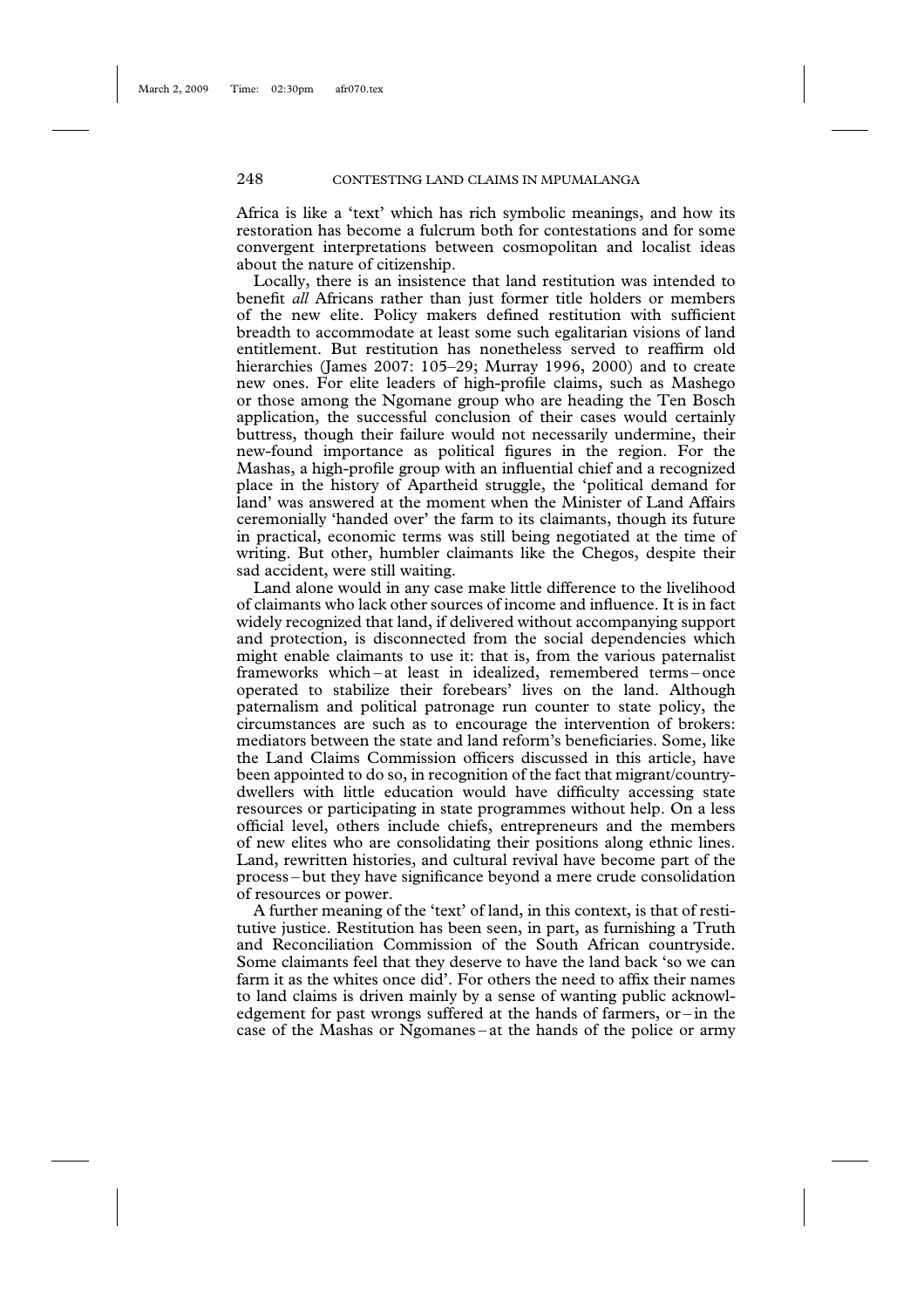personnel who forcefully evicted them from the farms where they once lived. Despite much decrying of state inadequacy, a number of targets have indeed been met in pursuit of the goal of transferring land across the racial frontier. But such successes nonetheless pose the question: where farming no longer receives state subsidy and where farmers are expected to 'go it alone' in an era where market principles predominate, can land be farmed any more successfully by blacks than by whites?

This question, like others raised by the land reform process, is only just beginning to be answered.

#### ACKNOWLEDGEMENTS

This research was funded by a grant from the Economic and Social Research Council of the UK (award R000239795), which I gratefully acknowledge. Opinions expressed are my own. Thanks to Alex Xola Ngonini and Mmapaseka Mohale; Philip Mbiba; members of the Chego and Masha claimant communities and other claimants mentioned here; Rosalie Kingwill; and Stefan Schirmer. I also thank Martin Chanock and other members of the Cadbury Fellows Workshop at Birmingham University, as well as Andrew Smith and other participants in the ASA conference at Keele – at both of which venues earlier versions of this article were presented. Thanks, too, to the two anonymous reviewers for *Africa*.

#### REFERENCES

- Abel, R. L. (1995) *Politics by Other Means: law in the struggle against Apartheid, 1980–1994*. New York NY: Routledge.
- Adams, M. (2000) *Breaking Ground: development aid for land reform*. London: Overseas Development Institute.
- Ashforth, A. (1990) *The Politics of Official Discourse in South Africa*. Oxford: Clarendon Press.
- Bozzoli, B. (2004) *Theatres of Struggle and the End of Apartheid*. Edinburgh: Edinburgh University Press.
- Cousins, B. (2000) 'Introduction: does land reform have a future and, if so, who will benefit?' in B. Cousins (ed.), *At the Crossroads: land and agrarian reform in South Africa into the twenty-first century*. Cape Town and Johannesburg: University of the Western Cape and National Land Committee.
- Delius, P. (1996) *A Lion amongst the Cattle*. Johannesburg: Ravan Press.
- Delius, P. and R. Cope (2007) 'Hard-fought frontiers: 1845–1883' in P. Delius (ed.), *Mpumalanga: history and heritage*. Pietermaritzburg: University of KwaZulu-Natal Press.
- Dolny, H. (2001) *Banking on Change*. Johannesburg: Viking Books.
- Ferguson, J. (1999) *Expectations of Modernity*. Berkeley CA: University of California Press.
- Griffiths, I. and D. C. Funnell (1991) 'The abortive Swazi land deal', *African Affairs* 90 (358): 51–64.
- Hall, R. and G. Williams (2003) 'Land reform in South Africa: problems and prospects' in M. Baregu and C. Landsberg (eds), *From Cape to Congo: Southern Africa's evolving security architecture*. Boulder CO: Lynne Rienner.
- Harries, P. (1987) 'A forgotten corner of the Transvaal: reconstructing the history of a relocated community through oral testimony and song' in B. Bozzoli (ed.), *Class, Community and Conflict*. Johannesburg: Ravan Press.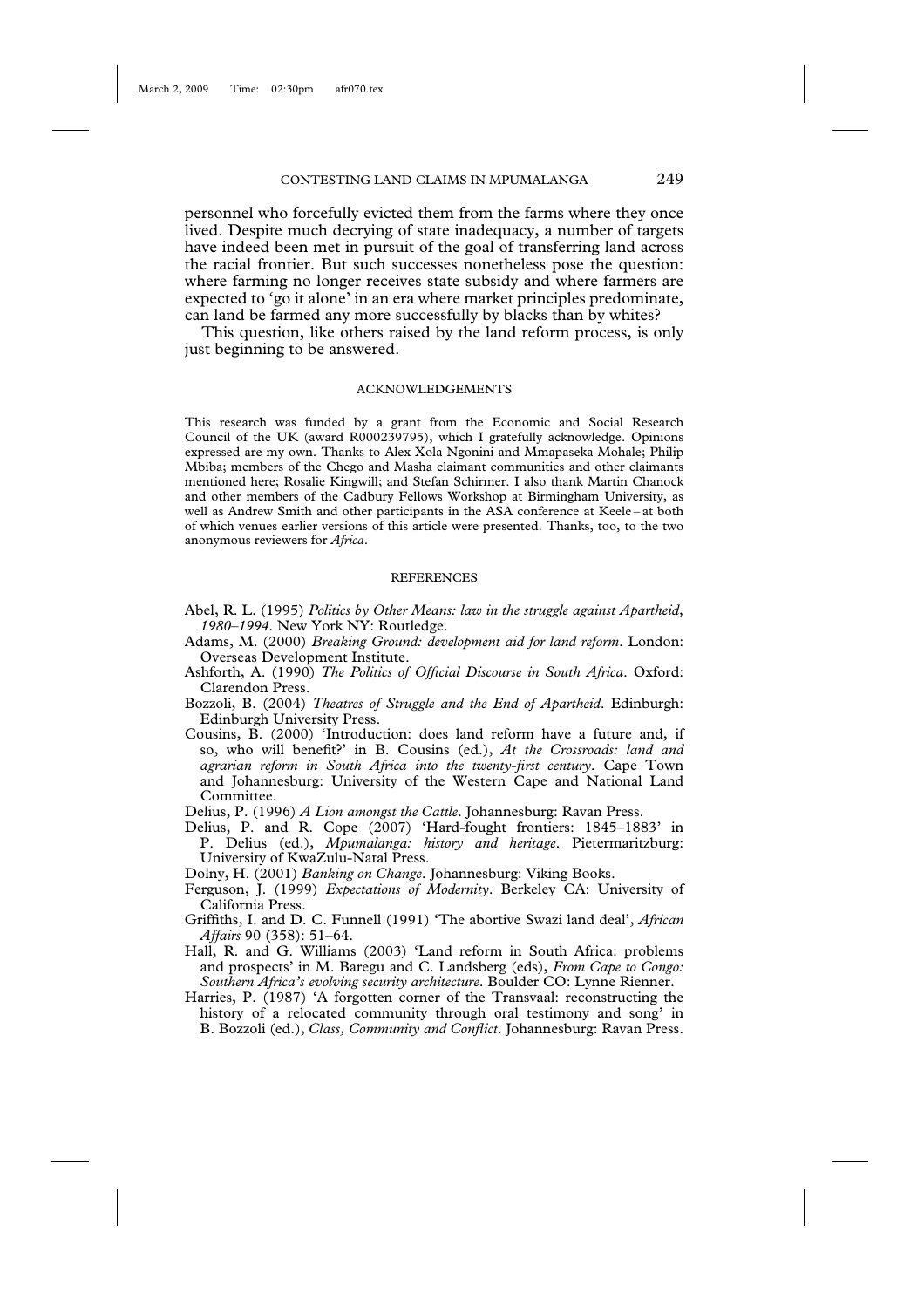Hoogeveen, J. G. M. and B. H. Kinsey (2001) 'Land reform, growth and equity: emerging evidence from Zimbabwe's resettlement programme – a sequel', *Journal of Southern African Studies* 27 (1): 127–36.

James, D. (1987) 'Kinship and Land in an Inter-Ethnic Rural Community'. MA thesis, University of the Witwatersrand.

(1999) *Songs of the Women Migrants: performance and identity in South Africa*. Edinburgh: Edinburgh University Press for the International African Institute, and Johannesburg: Witwatersrand University Press.

(2000) ' "After years in the wilderness": development and the discourse of land claims in the new South Africa', *Journal of Peasant Studies* 27 (3): 142–61.

(2007) *Gaining Ground? 'Rights' and 'property' in South African land reform*. London: Glasshouse Press and Johannesburg: Witwatersrand University Press.

- Kinsey, B. H. (1999) 'Land reform, growth and equity: emerging evidence from Zimbabwe's resettlement programme', *Journal of Southern African Studies* 25 (2): 173–96.
- Makhura, T. (2007) 'The pre-colonial history of Mpumalanga societies until the nineteenth century' in P. Delius (ed.), *Mpumalanga: history and heritage*. Pietermaritzburg: University of KwaZulu-Natal Press.
- Mamdani, M. (1996) *Citizen and Subject: contemporary Africa and the legacy of late colonialism*. Princeton NJ: Princeton University Press.
- Mulaudzi, C. and S. Schirmer (2007) 'Land struggles in the twentieth century' in P. Delius (ed.), *Mpumalanga: history and heritage*. Pietermaritzburg: University of KwaZulu-Natal Press.
- Murray, C. (1992) *Black Mountain: land, class and power in the eastern Orange Free State 1880s–1980s*. Johannesburg: Witwatersrand University Press.

(1996) 'Land reform in the eastern Free State: policy dilemmas and political conflicts', *Journal of Peasant Studies* 23 (2/3): 209–44.

- (2000) 'Changing livelihoods: the Free State, 1990s', *African Studies* 59 (1): 115–42.
- Ramutsindela, M. F. (1998) 'Compromises and consequences: an analysis of South Africa's land reform programme', *Arab World Geographer* 1 (2): 155–69.
- Schirmer, S. (1994) 'The struggle for the land in Lydenburg, 1930–1970'. PhD thesis, University of the Witwatersrand.

 $-$  (1995) 'African strategies and ideologies in a white farming district: Lydenburg 1930–1970', *Journal of Southern African Studies* 21 (3): 509–27.

(2007) 'Enterprise and exploitation in the twentieth century' in P. Delius (ed.), *Mpumalanga*: *history and heritage*. Pietermaritzburg: University of KwaZulu-Natal Press.

Seekings, J. (2000) *The UDF: a history of the United Democratic Front in South Africa, 1983–1991*. Cape Town: David Philip.

- van Kessel, I. (2000) '*Beyond our Wildest Dreams': the UDF and the transformation in South Africa*. Charlottesville CA: University of Virginia Press.
- van Warmelo, N. J. (1974) 'The classification of cultural groups' in W. D. Hammond-Tooke (ed.), *The Bantu-Speaking Peoples of Southern Africa*. London: Routledge and Kegan Paul.

#### ABSTRACT

In the new South Africa, the promise of land restitution raised millennial-style expectations amongst dispossessed and dispersed former landholders. Partly